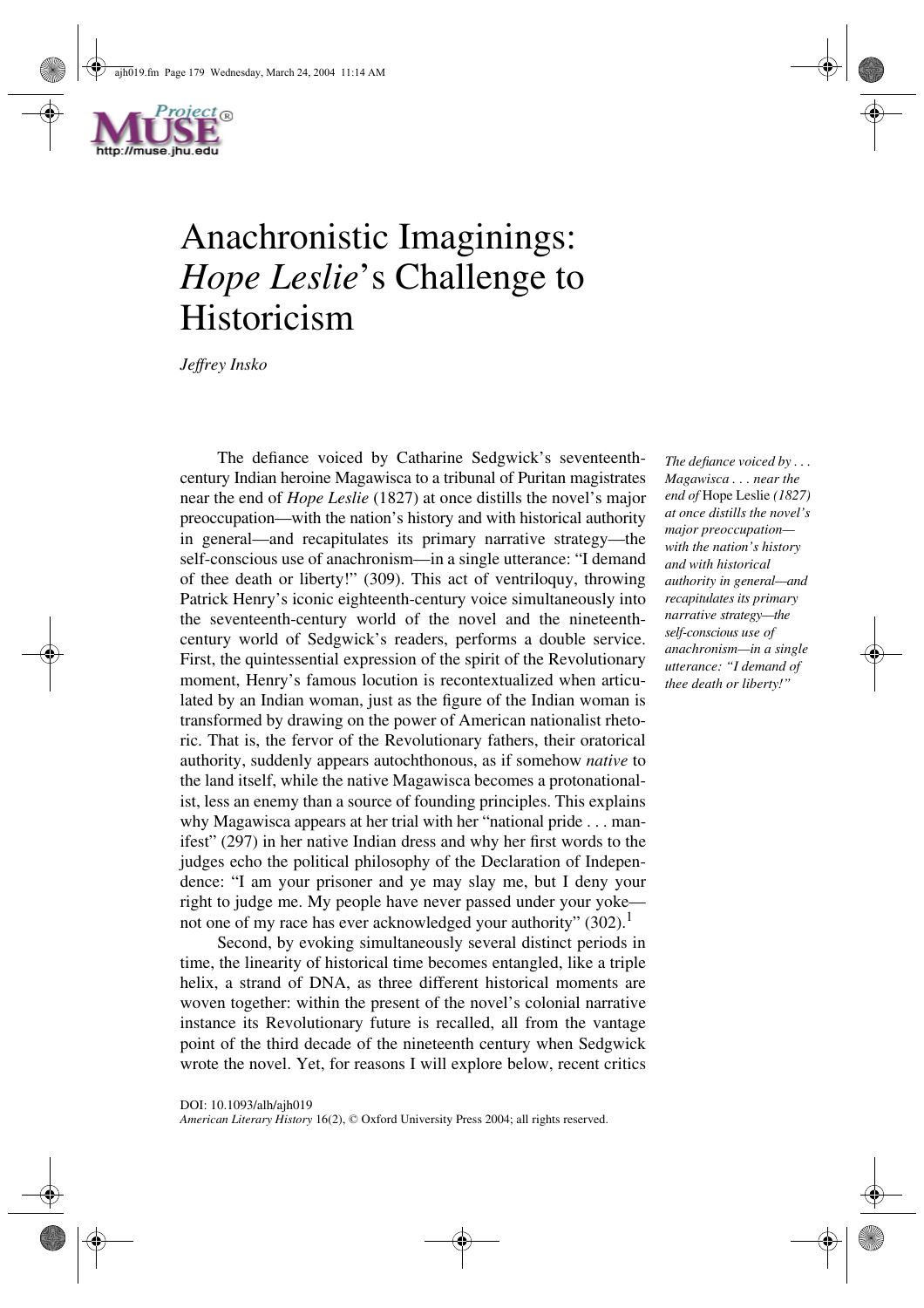of the novel have overlooked *Hope Leslie*'s complex reimagining of historical time, treating as authoritative only one of these moments: its time of production—*the* context that has become fundamental to the kinds of historicism that currently predominate among Americanist literary scholars.<sup>2</sup> As is by now well known, the historicist tendency is to treat literary characters and their creators alike as the property of the moment in history that called them into existence. In this sense, historicism is dedicated to precisely the obverse of the procedure Sedgwick here employs; not to contravening the linearity of historical time, but to keeping texts assigned to their proper place in history.<sup>3</sup> Consequently, while the historicist procedure of reading a text in relation to its context often yields valuable insights, it also necessarily imposes a certain conception of history on the texts of the past—even when, as in the case of *Hope Leslie*, the text itself is intent on calling into question precisely that concept. To take seriously *Hope Leslie*'s critique of conventional history's before-now-after sequence would be to allow the novel to put considerable pressure on any historicist frame (old or new) brought to bear on it.

This essay thus has two interrelated concerns: first, to offer a close analysis of *Hope Leslie*'s metahistorical discourse, what we might call its de-formation of history. Not only do I take seriously the novel's many historical and temporal entanglements; I view them as its most salient feature. *Hope Leslie* provides an alternative conception of what history *is*. My second aim here is to explore the way in which the novel's implied theory of history engages and challenges current historicist practice. Because the novel's "historical" footing is always slippery and because it imagines history anachronistically, it seems to resist and confound that most basic of historicist moves: the attempt to place it "in context." This resistance, I want to suggest, is something that we historicists can learn from. For it points the way past some of the limits and theoretical inconsistencies of our historicist methods and presuppositions.

In order to see how *Hope Leslie* challenges fundamental preconceptions about history, it's useful to begin with the judgments of early critics of the novel, who viewed it as a text that simply evaded history. For instance, in *The Feminization of American Culture* (1977), Ann Douglas characterized Sedgwick's body of work as an "apostasy from history" (185), a view echoed by Lawrence Buell in *New England Literary Culture* (1986). Buell claimed that *Hope Leslie* does "little more, by way of touching base with history, than invoke the Puritan era as a symbolic backdrop against which to lay out a melodrama, pitting individual against society, that belongs to no particular realm of time except the realm of romance" (242). If these critics failed to see the seriousness of the novel's engagement with history, it is because they assumed they knew what history was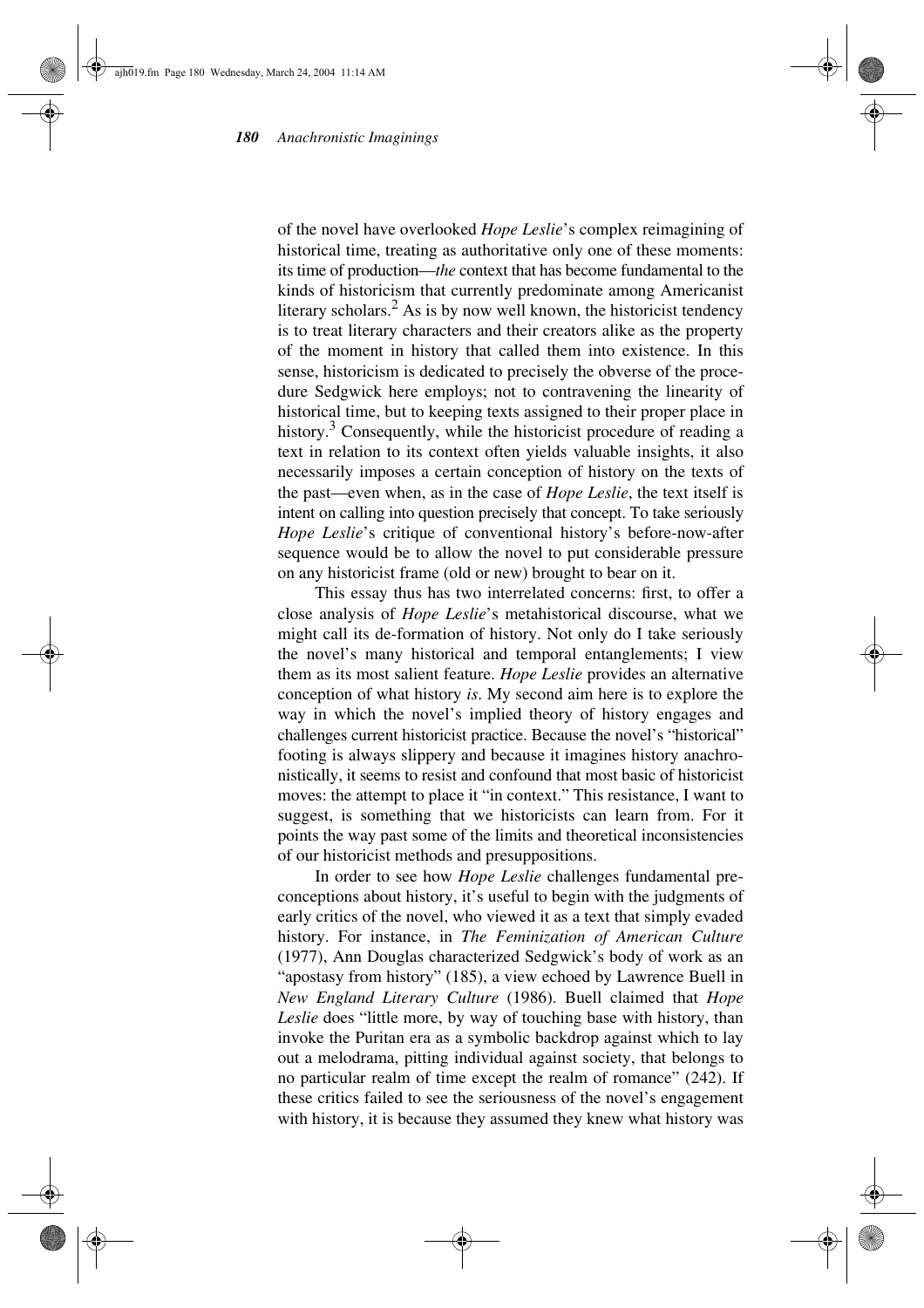and where to find it in the text; that is, history was the past, and it could be found in the novel's representation of that past. Thanks to the readings produced by a number of historicists, however, we are now in a position to appreciate how deeply engaged with history the novel is. And we are able to do so because historicist critics have looked for history in a different place: not just in the past represented in the novel but in the history of the novel's moment of production, what we historicists have learned to call the text's context.

Hence more recent commentators generally agree that questions of "history" are in fact central to *Hope Leslie*. So much so that it has become something of a critical commonplace to assert that the novel presents an "alternative history" to those written by the Puritan historians.<sup>4</sup> Consider, for example, Philip Gould's important essay "Catharine Sedgwick's 'Recital' of the Pequot War" (1994), which, like my own reading, is centrally concerned with the novel's historiographical discourse. Like a number of other critics, Gould focuses on Sedgwick's revisionary writing of the history of the Pequot War. By "situating the novel in the context of contemporary histories written during the early republic," Gould attempts "to locate the immediate political and cultural stakes in writing revisionary history"  $(642)$ . Historicizing the novel in this way, Gould finds that Sedgwick's alternative history of the Pequot War functions as a "subversion of the masculine ideologies promoted by her own era's political culture" (644). But crucially, this context reveals "two inconsistencies" in the novel (644). First, Sedgwick's representation of the "racial 'other' reveals simultaneously a rejection of and entrapment in this classical republican ideology" (644). And second, Sedgwick's attempt "to bestow full authority on Magawisca" is undermined by the text's argument "for historical relativism" (644); historical relativism, that is, "stymies [Sedgwick's] capacity to award Magawisca full narrative authority" (653).

Clearly, Gould's emphasis on *Hope Leslie*'s contemporary context has a great deal to teach about the politics of early national historiography and the role Sedgwick played in it, especially with regard to the cultural significance of the Pequot War among early nationals. His characteristically New Historicist assumption that history is found in the novel's moment of production also serves a less visible but no less important purpose: to protect the text against relativistic readings and, in particular, against *presentism*, the naive tendency of critics to read their own period's assumptions and values into the texts and events of the past.5 Presentism, of course, represents the very antithesis of historicism insofar as it fails to properly contextualize. Instead, the presentist begins with a premise (typically characterized as partisan or political) and looks for—or distorts—evidence from the past to confirm that premise. Or similarly, the presentist judges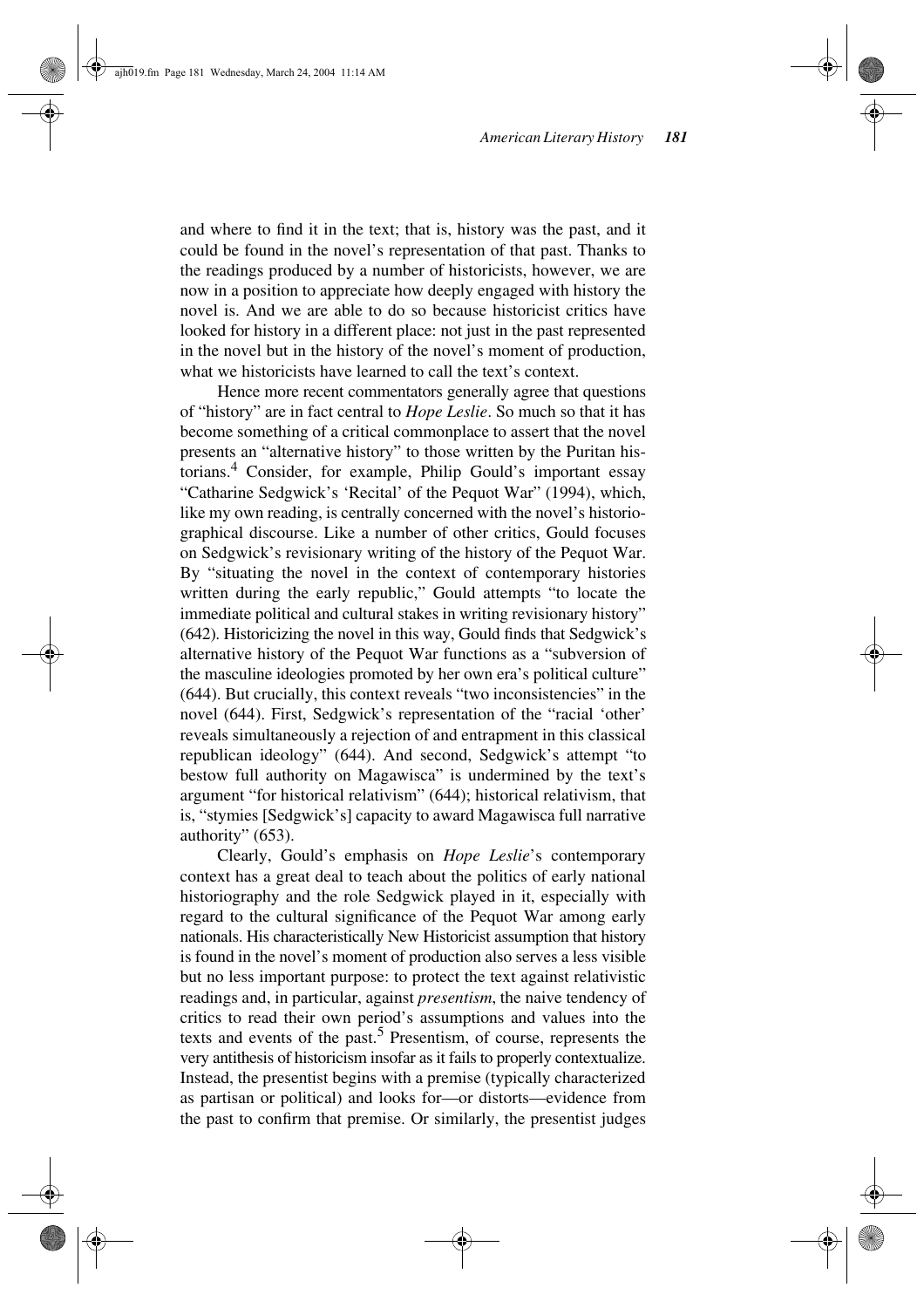one era using the methods, standards, and criteria of another, thus projecting modern concepts and beliefs onto the texts of the past. In this sense, presentism is simply another word for anachronism and, as the historian Robert Berkhofer has put it, "No greater historiographic sin exists than committing anachronism, by representing something outside the supposed context of its times" (32).

There is no question, of course, that the historicist emphasis on returning texts to their historical contexts has been productive. It's the very move that has made the recovery of a work like *Hope Leslie* possible in the first place. Yet no less than earlier critics, historicists, too, assume to know wherein history lies: because the history of their moment of production always speaks through them, it provides a priori literary texts' historicity. But what if *Hope Leslie*'s engagement with history lies elsewhere as well? What if the novel demands that we question not just which events are authoritative in history, but whence derives the authority of history itself? What if it posits that events can and do exceed their containment within discrete moments in time? Or what's more, what if it questions the very notion of time—chronological succession—that makes such containment imaginable? I raise these questions for an obvious reason: they are questions the novel puts before us, questions we can only see if we have traveled this far with historicism but which we can struggle with respectfully only if we are ready to travel a bit further without some core historicist assumptions, in particular, the New Historicists' injunction to keep each historical event (and text) assigned to *its* proper temporal slot in the past.

To put this in slightly different terms, because New Historicism depends upon the proposition that texts "belong" to particular moments in time, moments that historicists attempt to re-create, it must also posit that moment's individuality, its difference—its "otherness" in relation to earlier or later moments in time.<sup>6</sup> To contextualize, in other words, is to attend to the particularities, the uniqueness, of discrete moments in history; it is to distinguish between a *now* and a *then*, thus avoiding both the pitfalls of New Critical ahistoricism and the "sin" of presentism. The analogue to this conception of history, of course, is the discourse of *otherness*, of racial, gender, and class difference, that has, not accidentally, developed in tandem with historicism in American literary studies. And indeed, one of the most important achievements of Americanist New Historicism (in contrast to older historicisms) has been to turn this greater awareness of and attention to both historical and cultural difference toward a more complex understanding of US literatures and cultures. Presentism, by contrast, decontextualizes and subsumes difference; it co-opts the past in the service of current (ideological) interests and thus amounts to a historiographical form of assimilation, colonization, or imperialism.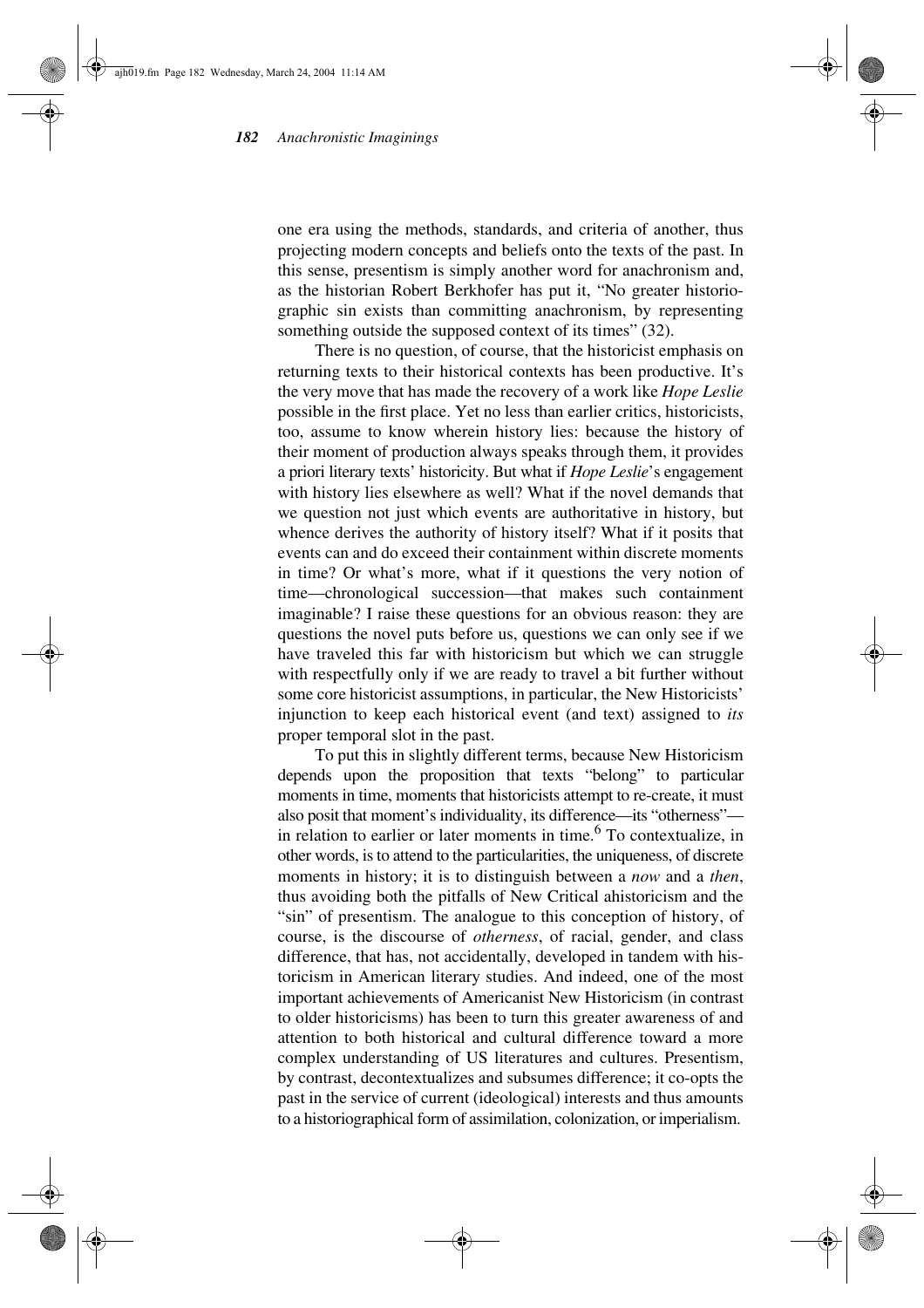Yet New Historicism has something of a paradoxical relationship to the old problem of presentism (or anachronism): it is at once that which its contextualizing procedure is designed to avoid and that which, because of its frequently announced political commitments and its self-consciousness about the representational function of every act of historical (re)creation—its engagement with the political and critical present—it is often accused of.7 Consequently, New Historicism's historiographical principles are not always so compatible with its political commitments. After all, our heightened awareness of both cultural and historical difference (especially insofar as this awareness serves the interests of promoting pluralism and multiculturalism) is itself the product of a particular historical moment (our own). Moreover, a too strenuous insistence on what historians call the "otherness of the past" risks rendering the past completely unknowable, just as emphasizing radical alterity risks making the gulf between the self and the other unbreachable.8 To the extent, then, that New Historicist work engages the present, it may well compromise its fealty to historical context, whereas to the extent that it focuses its interests on historical difference, it may well compromise its politics.

*Hope Leslie*'s anachronistic imagining of history attempts to negotiate these paradoxes. It does not share, and therefore challenges, historicist assumptions about historical time; its historiographical discourse questions the very contextualizing procedure employed by New Historicists. By deploying anachronism as both method and trope, *Hope Leslie* challenges fundamental conceptions of the form and shape of history that are as prevalent today as in Sedgwick's time. Put plainly, a noncolonizing form of presentism is precisely what the novel invites its modern readers to experience. And it does so, I suggest, because it is enlisted in a larger project coming into being in the antebellum period as authors and historians alike grappled with the perils and potentialities of a nascent multicultural democracy: the project of imagining an open-ended and nonteleological process of national- and self-fulfillment—what Walt Whitman would later call a "New World metaphysics."

### **1.** *Hope Leslie***'s Strategy of Anachronism**

I begin my discussion of *Hope Leslie*'s resistance to historicist assumptions, then, with an unabashedly presentist claim: *Hope Leslie*'s insight into the narrative character of history anticipates postmodern theories of history by more than a century and a half, emphasizing the mutability of historical truth, challenging the scientific objectivity claimed by twentieth-century historians, and afrming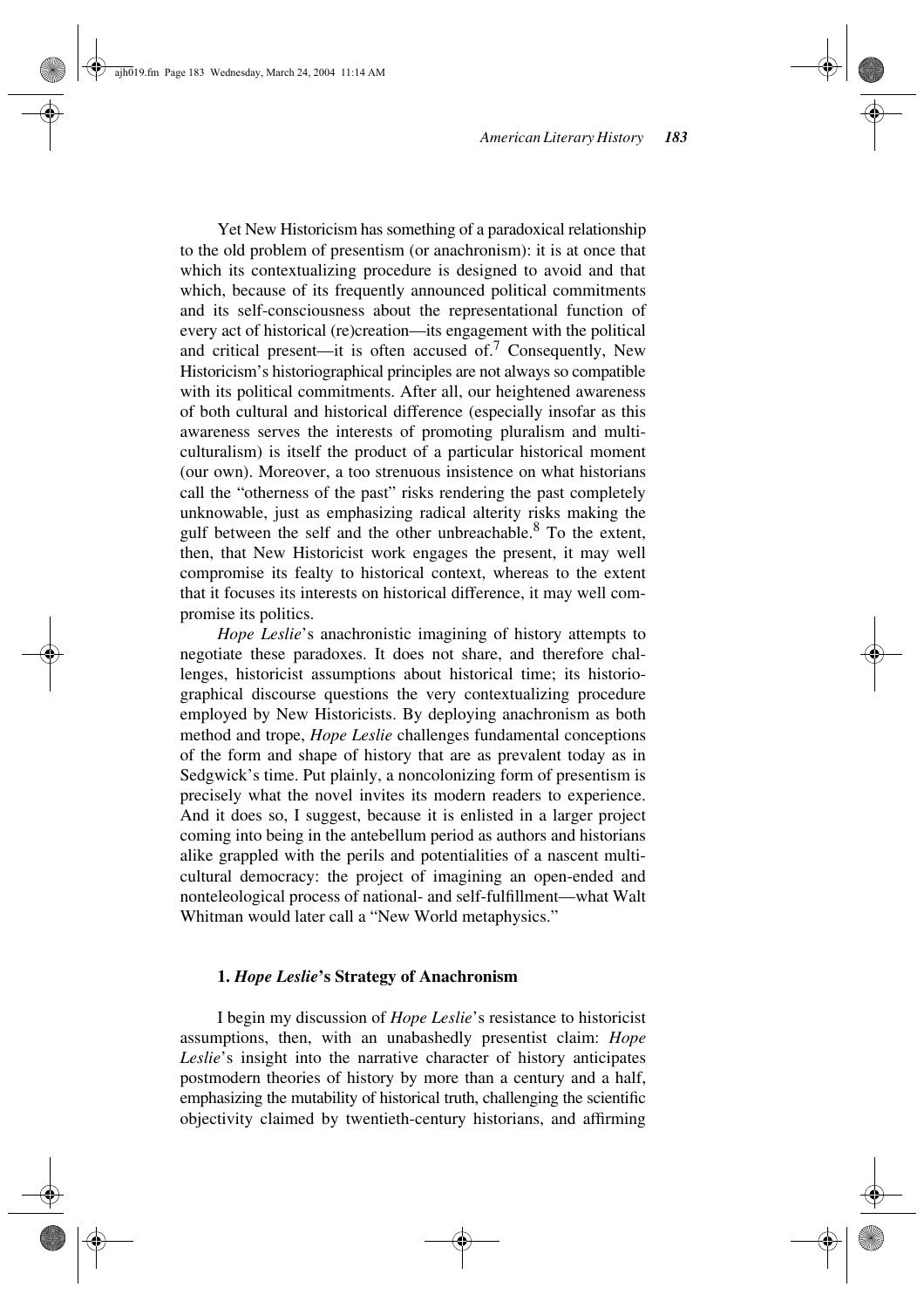textualist versions of historical representation. Here is one example: in the novel's remarkable preface, as rich and provocative as any in American literature, Sedgwick begins a discourse on the question "what is history?" that the remainder of her novel expatiates. The opening lines of her preface assert what her novel is not: a "historical narrative, or a relation of real events" (3). Yet "real characters and real events are . . . alluded to" (3). They are employed, however, only insofar as they serve the "author's design," which was "to illustrate not the history, but the character of the times" (3). Operative at the start of the preface is this doubling of the term *character*, which Sedgwick deploys twice for its dual meaning. "Character" thus becomes both integral and opposed to "history": integral in that historical narrative transforms "real" personages (John Winthrop, Thomas Morton, Pocahontas) into "characters"; and opposed insofar as "history" is always in danger of slipping back into chronicle when it only enumerates—or "relates"—facts and does not capture the character—the spirit or moral qualities—of an age. At the same time, her deliberately slippery language suggests playfully that her work of fiction "alludes to" "real" moral qualities—as opposed to fictional ones.

Given my own training, both direct and indirect, by a generation of New Historicist critics, my initial impulse when confronted with Sedgwick's preface was to explore neither the implications of the apparent doubling of the term character nor the preface's linguistic play, but to place it in "its" context by considering the meaning and function of the term character in Sedgwick's day; in the context of, for example, early republican historiography. I might have argued, for instance, that history-writing in the early republic was often driven by two contradictory impulses. The first is what Michael Kammen has called the "documentary" impulse—the desire for historical authenticity, the scrupulous investigation of primary sources (243). But at the same time, both readers and writers in the early republic were often far less interested in *facts*—in history for its own sake, as we might say today—than in the uses to which history was put. For instance, a principal interest among historians and novelists alike in the early republic was the elucidation of the spirit of the American people, the characteristics and virtues that were believed to constitute that "chimerical thing" known as *national character* (Kammen 248). Thus the filiopietistic biographies of Revolutionary heroes like George Washington did more than just praise the founders; they were also meant to provide citizens with representative portraits of character that would stand, synecdochically, as illustrations of the American character. In this sense, the term *character* refers not to an individual or a fictional personage, but, as Kammen describes it, to "a particular constellation of ethical qualities" deemed admirable in the republican citizen (249).<sup>9</sup> Sedgwick's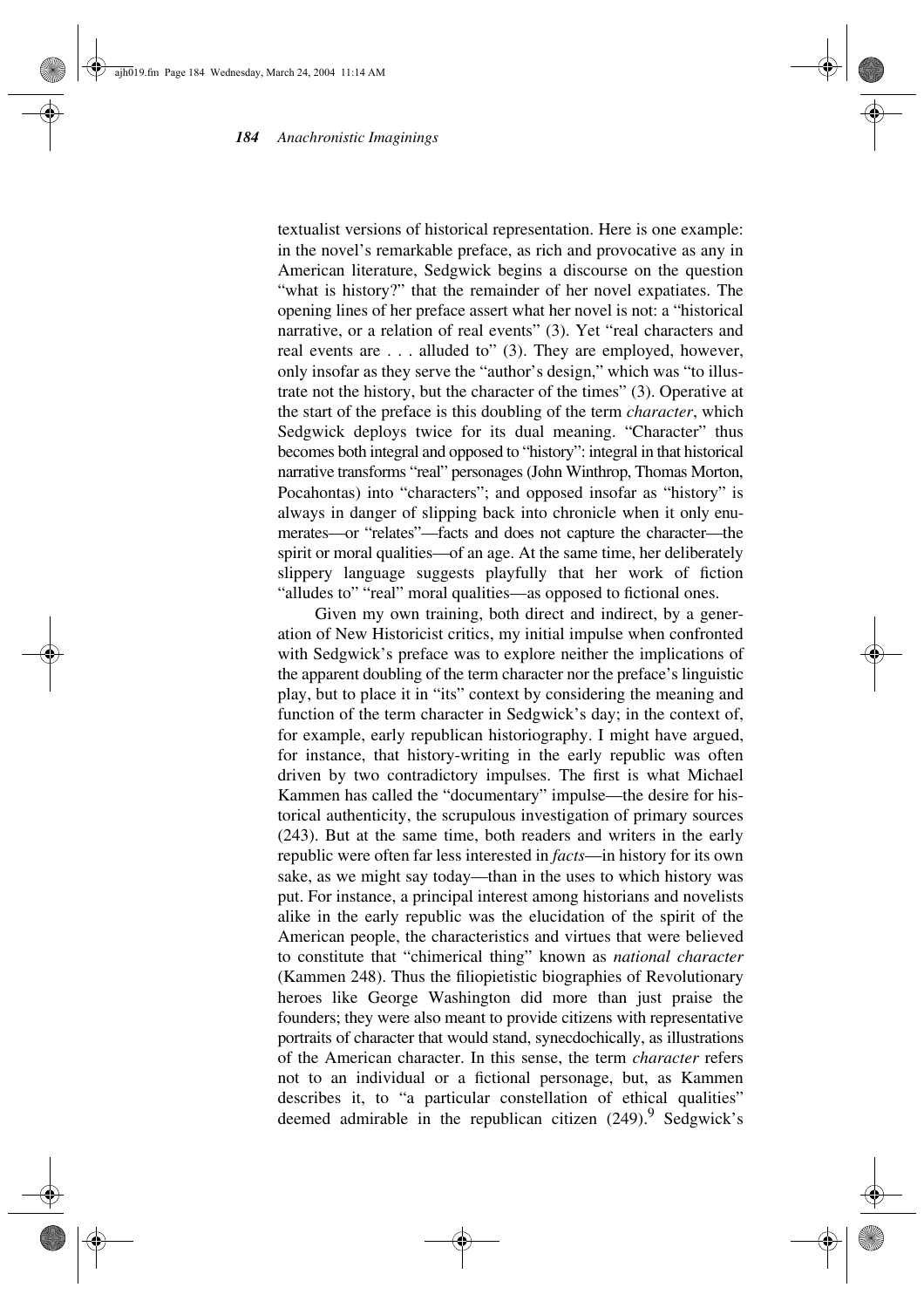interest in the character of colonial America, then, might be viewed as simply extending this investigation into national character farther back into the American past.

Yet placed in this context, Sedgwick's preface is stripped of much of the theoretical sophistication I now see in it and becomes, instead, a somewhat more pedestrian statement, the mere expression of convention—representative of its time. It is, so to speak, put in its place. And it's a tempting move, for once having established *the* context, a reading of the rest of the preface falls neatly into place. Take, for instance, the following passage: "The only merit claimed by the present writer, is that of a patient investigation of all the materials that could be obtained. A full delineation of these times was not even attempted; but the main solicitude has been, to exclude every thing decidedly inconsistent with them" (3). *In context*, it seems obvious that Sedgwick here perfectly expresses her era's contradictions with regard to history-writing. Her disclaimer serves to preempt criticism from her readers. Positioning herself as a "patient investigat[or]" of historical "materials," she satisfies the demand for authenticity in historical fiction. At the same time, humbly begging pardon for any potential misrepresentations by confessing that her "delineation" is inevitably incomplete, partial, she carefully distinguishes her fiction from "historical narrative." Thus, the preface might appear to be Sedgwick's attempt, at once, to show deference to history proper—the most valued genre of her time—and to claim a privilege for fiction in relation to more conventional histories. After all, as a number of critics have pointed out, fiction and history were intimately related genres in the early nineteenth century.<sup>10</sup> Readers demanded accuracy from historical novelists, just as they demanded narrative drama from historians. But fiction, Sedgwick seems to imply, is better equipped than history to capture "the character of the times"

This is clearly a potentially productive reading, especially for what it reveals about the development of both US historiography and the genre of historical romance. However, when a New Historicist (like myself) reads in this way, seeking to implicate the text in ideologies proper to its historical moment, what is missed is what I now believe is the preface's more important theoretical point, which concerns not the unique historicity of fictions set in the past, but the fictive qualities of history proper. A slight shift of emphasis—attending not to the nouns ("investigation," "materials," "delineation"), but to the verbs in this passage—brings the preface's historiographical disquisition into relief. That is, the passage quoted above first acknowledges what modern historians call the *plenitude* of the past—in this case seventeenth-century reality—emphasizing both the inadequacy of the historical record ("all the materials *that could be obtained*") and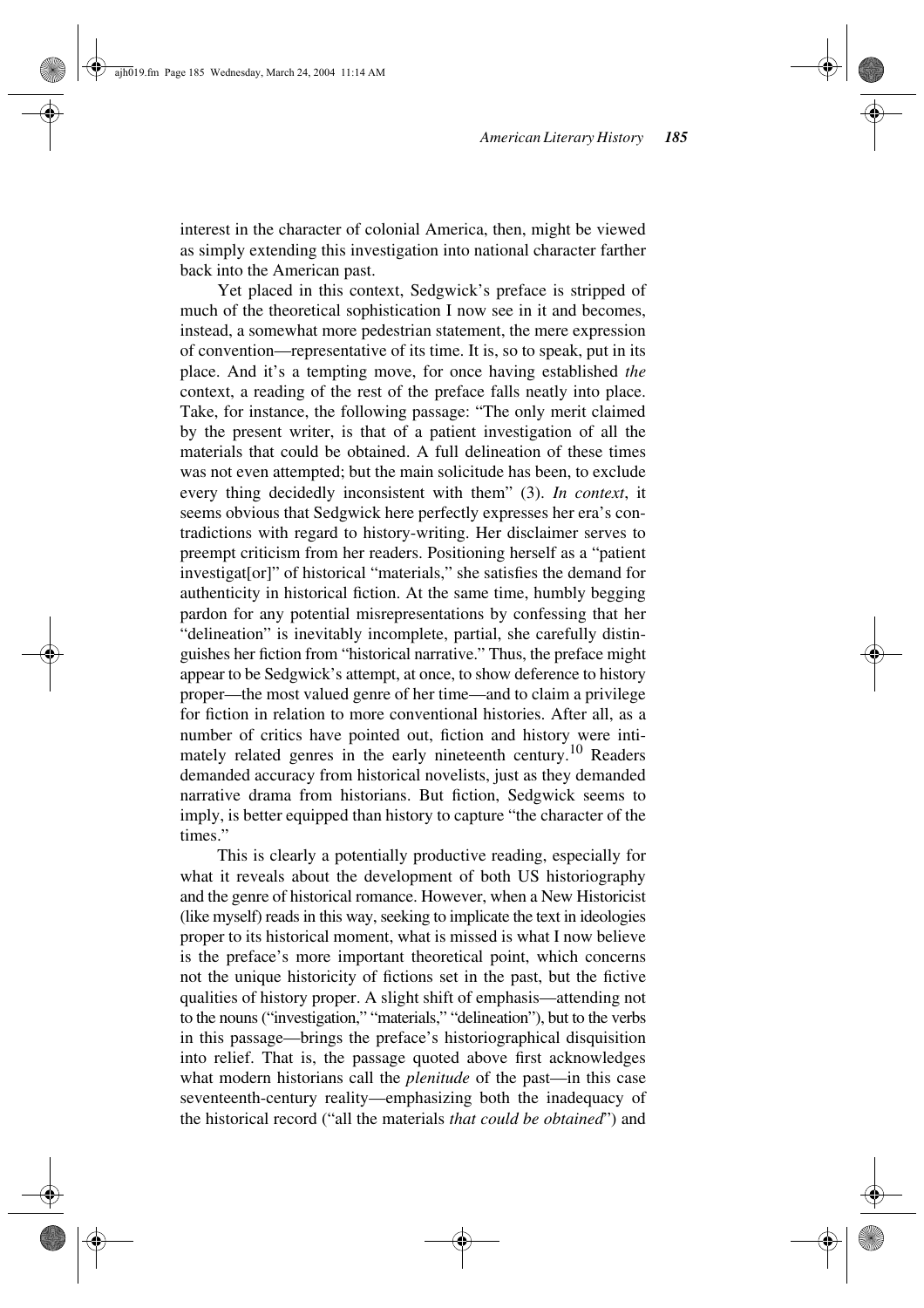the difficulty of capturing the past in its totality ("A full delineation  $\dots$ *was not even attempted*"). Second, in an extraordinary admission of historiographical partisanship, it frankly draws attention to the inevitable (often willful) blindnesses that always attend historical investigations, including the present one ("exclud[ing] every thing decidedly inconsistent with them"). The passive voice in these predicates, moreover, lends these statements an ambiguity that broadens them beyond the particular case of the novel: the second sentence may refer equally to "the materials" and "the present writer." Thus, the implication is not simply that Sedgwick avoided attempting "a full delineation" and "exclud[ed]" every thing deemed "inconsistent" with her "design," but that the authors of "all the materials that could be obtained"—meaning the Puritan historians—did so as well.

In any case, it is to this last fact that the remainder of the preface and much of the novel—pertains: "In our histories, it was perhaps natural that [the Indians] should be represented as 'surly dogs,' who preferred to die rather than live, from no other motives than a stupid or malignant obstinacy. Their own historians or poets, if they had such, would as naturally, and with more justice, have extolled their highsouled courage and patriotism" (4). *Hope Leslie*'s narrator will thus act as a surrogate historian—or poet—to the Indians. The point, however, is not only, as most critics agree, to provide a counterhistory that undermines the authority of the Puritan historians and, in particular, their representations of Native Americans. The larger point to be taken from the preface is that what historical fictions and proper histories share, inevitably, is a dependence upon representation.<sup>11</sup> So rather than asserting the unique possibilities of fiction as compared to history proper, the preface actually calls attention to their affinities. This is why, for instance, no distinction is made between Indian "historians" and Indian "poets": both employ narrative to construct worlds, worlds that are "naturally" partial and interested. In other words, the "historical relativism" that Gould ultimately finds problematic is not so much an implication of Magawisca's revisionist history of the Pequot War as it is the starting point of the novel's metahistorical discourse.

I am not ascribing to Sedgwick here some remarkable powers of prescience, casting her as a proto-post-structuralist. Nineteenthcentury writers of fiction were far more sophisticated about the relationship between history and fiction than they are sometimes given credit for. Like postmodern theorists of history, a number of early American writers challenged historical truth by calling attention to the literary qualities of history-writing. For instance, Washington Irving's first major work, *A History of New York* (1809), literally straddles the boundary between history and fiction and meditates self-consciously and at length on the contradictions in historiographical practice. And Charles Brockden Brown, in the later years of his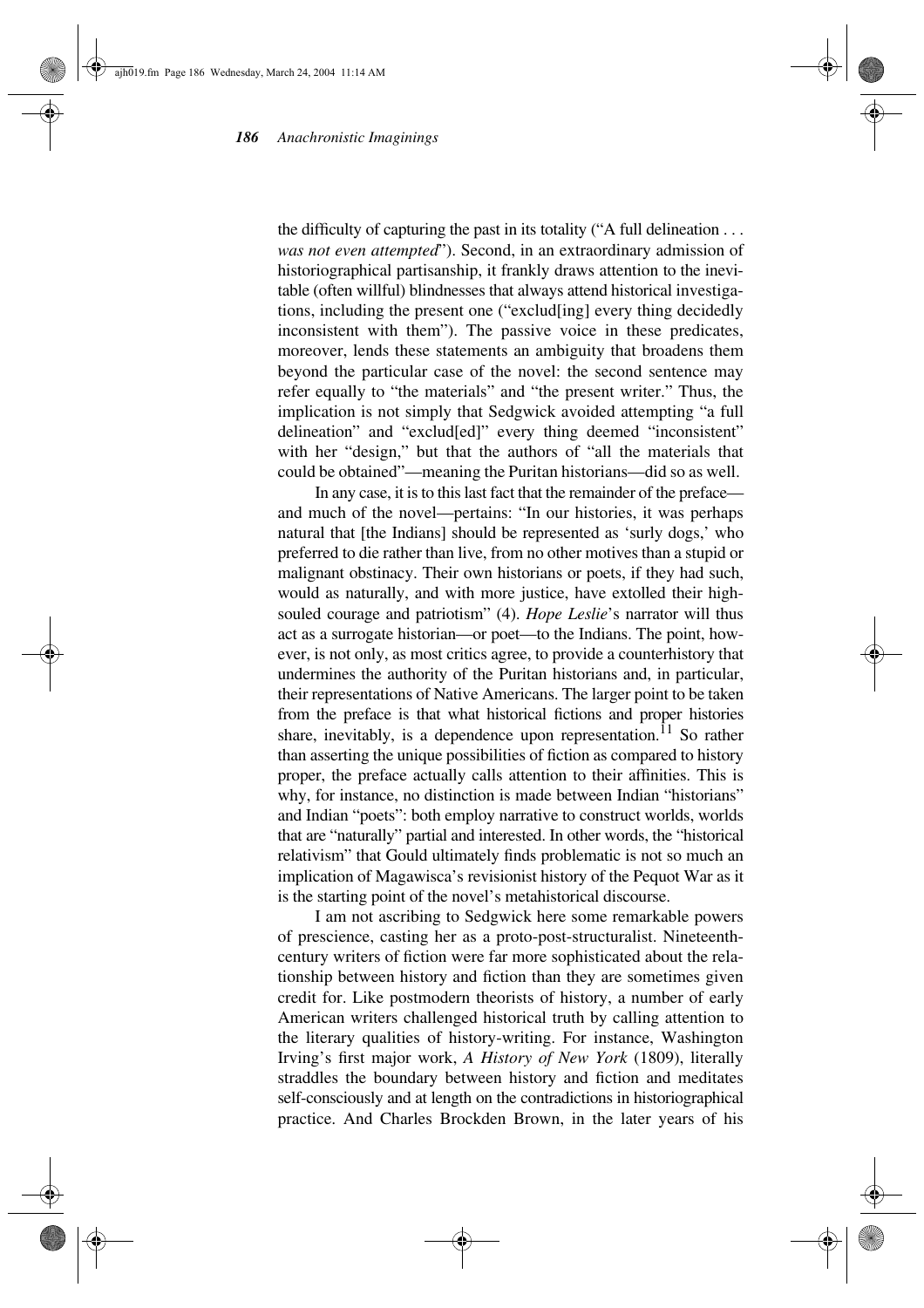career, stopped writing novels and became a remarkably astute theorist of the interrelations between fictive and historical narrative.<sup>12</sup> And while neither Irving, Brown, nor Sedgwick equates history and fiction, all of them wrestled—as do historians and literary critics in our own day—with the problem of representation common to both genres. In doing so, and in very different ways, they illustrate an important theoretical point: history and fiction aren't different because they belong to different genres; critics assign texts to distinct genres in order to establish their differences.

Which is not to say that the differences aren't important, only that the historicist insistence on the uniqueness of moments in time often prevents the recognition of certain kinds of afnities even when they are in plain sight; in the present case, this means overlooking how *Hope Leslie*'s self-consciousness of its own historicity can engage current interest in the problem of representation (of the past and of the other) common to both history and fiction. Nowhere is this more apparent than in the novel's deployment of anachronism. "The antiquarian reader will perceive," the second paragraph of the preface begins, "that . . . a slight variation has been allowed in the chronology of the Pequod War" (3). The variation to which Sedgwick refers concerns the events surrounding the famous Puritan attack of the Pequot Indians at Mystic, Connecticut, in 1637.<sup>13</sup> Puritan historians (among them William Hubbard, Benjamin Trumbull, and John Winthrop) claimed that the attack was in retaliation for the murders of the traders John Stone, John Norton, and John Oldham. Sedgwick, however, reverses this chronology, alluding to these deaths only after Magawisca—one of the few surviving members of the Pequot tribe—narrates her own version of the attack.<sup>14</sup>

More important than this variation as it occurs in the novel, however, is Sedgwick's admission of it in the preface. It signals *Hope Leslie*'s thematic concerns with authority—those who claim it, abuse it, grant it, or resist it—by omitting the agent of that authority, even constructing authority as passive, if not altogether absent. (Who, after all, has "allowed" this chronological variation—this anachronism? Sedgwick herself? Or the unnamed keepers of "official history"?) Admitting to this self-conscious manipulation of the *facts* of history, and in particular their sequential ordering, Sedgwick preempts criticism from those who affirm the authority of "our early" annals" (58). Thus, the admission in her preface is actually a critique, emphasized covertly in her grammatical structure and sustained explicitly by the narrative which is to follow. The present perfect tense in the construction "has been allowed" serves to mitigate the liberty she takes with chronology, just as it normalizes the very practice to which she calls attention. Among historians and novelists alike, she implies, such narrativization has *always* been allowed.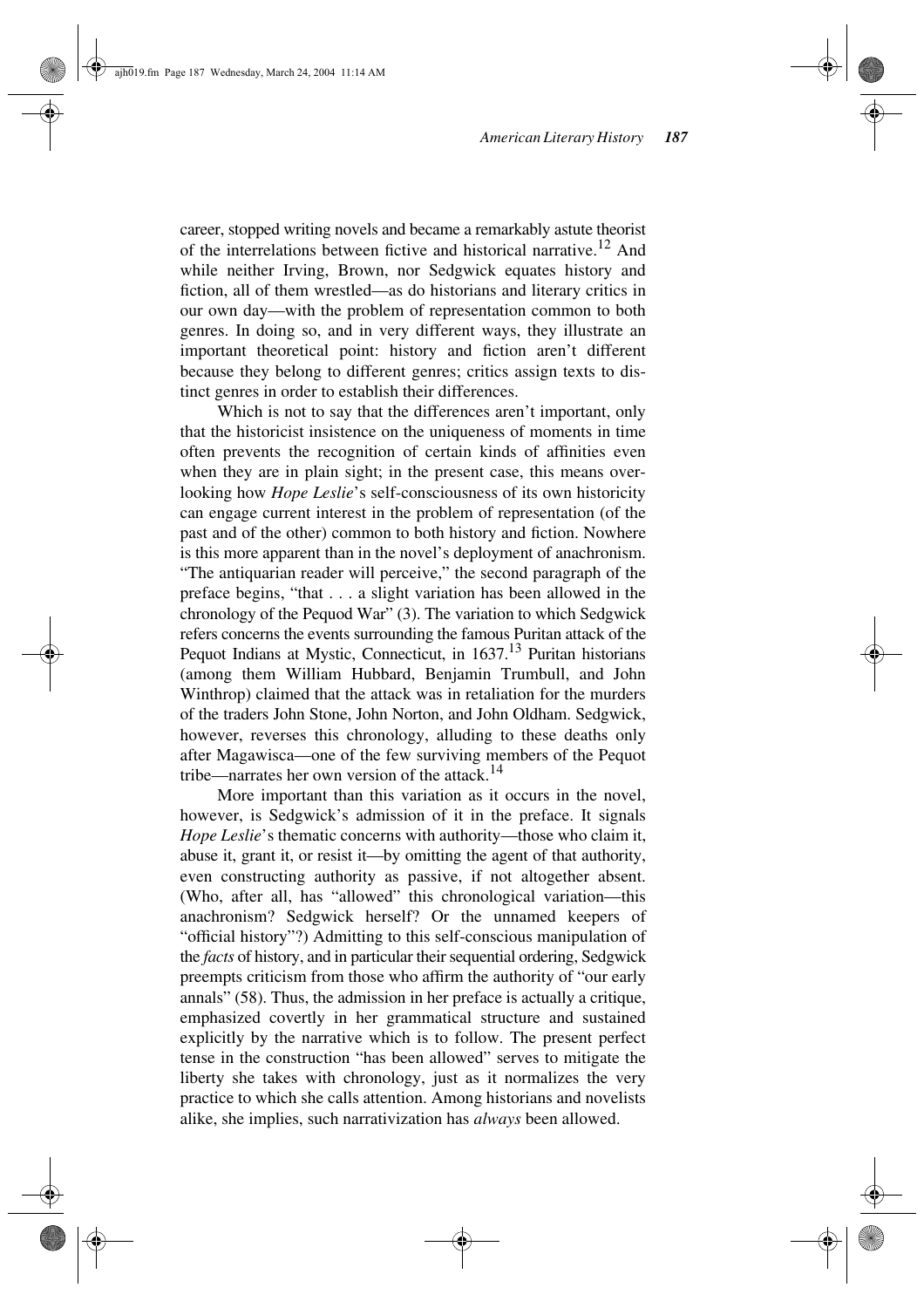The novel's "variation . . . in chronology," then, speaks directly to how historians have constructed the causes and effects of the Pequot War and, in doing so, it forms a remarkably clear demonstration of how historians and novelists alike employ what Hayden White calls "emplotment" (*Metahistory* 7). Sedgwick's preface effectively positions *Hope Leslie* in a kind of interstitial space between these two roles: while the novel is a fictional representation of history ("not an historical narrative")—and is thus (arguably) granted license to alter the ordering of events in a way that historical writing is not—the admission in the preface forms a metacommentary on this very issue. Such commentary becomes even clearer once the reader realizes that the chronological "variation" forms only a part of the text's deployment of anachronism. As we'll see, the novel's narrative discourse hinges on the broader notions of anachronism (or presentism) I have already discussed: judging one era according to the values, standards, and criteria of another and disrupting the unidirectional course of history.

## **2. News from the Present**

But recognizing the temporal complexity of that discourse and the experience of history that emerges from it may well require dislodging historicist methodology from some of its more entrenched principles, in much the same way that historicists themselves have learned to peel the method of close reading away from the principles of the New Criticism.15 In other words, I think one can continue to use careful textual analysis to explore text-context relationships without making rigid assumptions about the historicity of texts, about which context is to be construed as the privileged site of textual meaning, and slipping back to a now discredited ahistoricism. After all, while the historical person named Catharine Sedgwick has long since passed, her text remains, which is only to state the obvious: *Hope Leslie* no longer occupies the same moment in historical time, the same context, that its creator did. Unlike people, texts (of all sorts) are not temporally finite. This is not to suggest, of course, that (certain) literary texts are timeless and universal—a notion anathema to historicists; rather, it is to recognize the ways in which texts are (potentially at least) continually present. In what follows, then, I shift focus away from the novel's author—the locus of its nineteenthcentury context—and toward its narrator, concentrating less on the instance of the novel's writing, its moment of production, than on the instance of its *narrating*. But in turning toward the novel's narrator, I do not mean, in New Critical fashion, to restore the primacy of the text over history.<sup>16</sup> Rather, I mean to call attention to the narrative experience the text provides—an experience to be found in every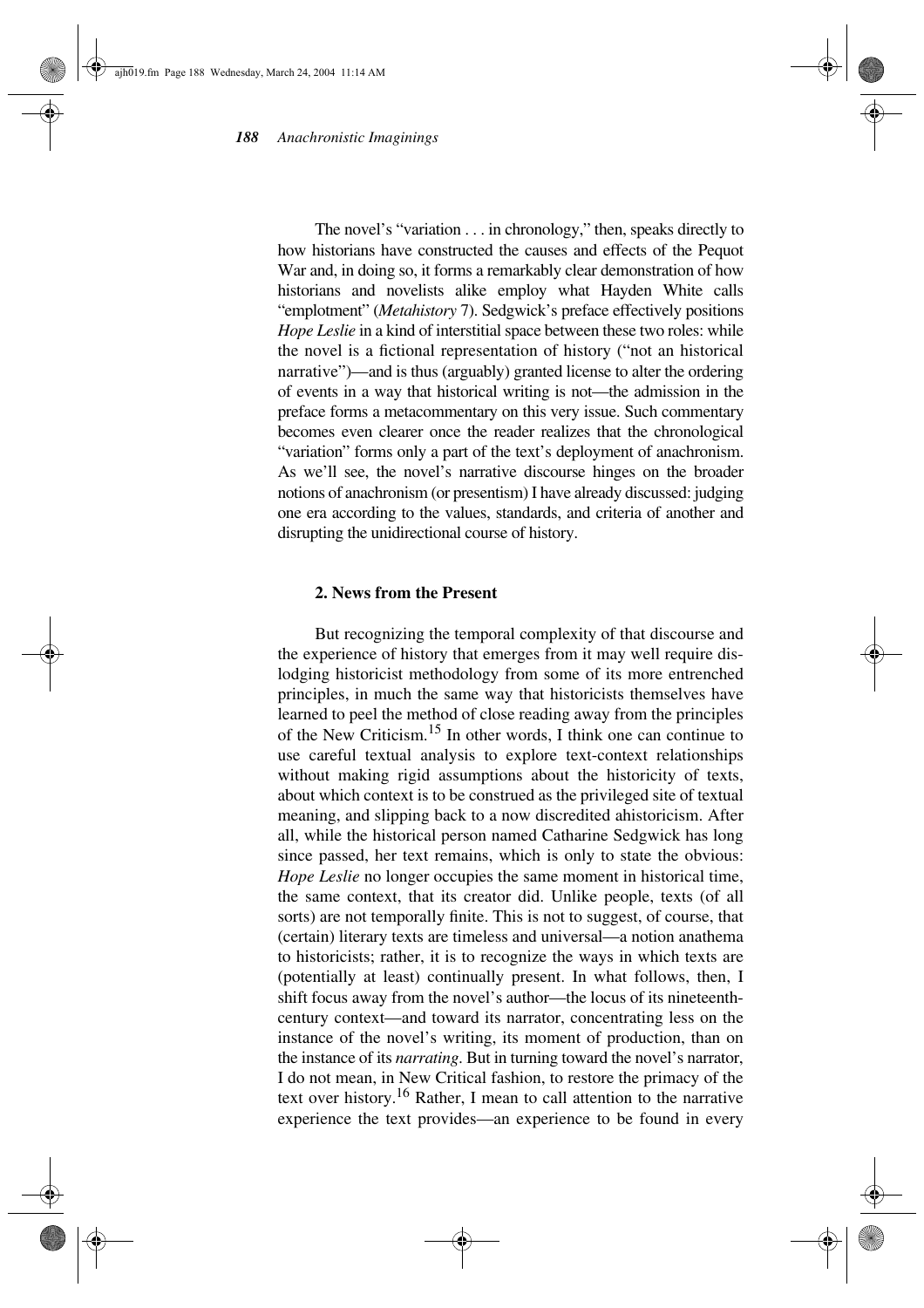history. This experience is of particular importance in *Hope Leslie* since, as we will see, it is through the discourse of the narrator which is characterized by critical irony and linguistic play—that the novel's preoccupation with historical time and the distinctive experience of history it offers to the attentive reader become clear.

Benignantly sarcastic and gently ironic, Sedgwick's narrator, rather than action (though there is much of it) or plot (which is intricate, to say the least), drives *Hope Leslie*. Yet curiously, few critics have commented on the novel's narrative voice, tone, and positioning.<sup>17</sup> Sedgwick's narrator strives neither for objectivity nor transparency of representation; she makes clear from the earliest chapters set in America that the reader will not be allowed direct access to the historic past. Rather, throughout the first volume of the novel, the narrator acts as a mediating presence, continually interrupting the movement of the story with news from the "present." For instance, at several moments the narrator pauses to draw comparisons between "the girls of today" and her heroine, Hope. At one point, realizing that Hope has yet to be "formally presented" to her readers, the narrator begins to correct this oversight by remarking that "[n]othing could be more unlike the authentic, 'thoroughly educated,' and thoroughly disciplined young ladies of the present day, than Hope Leslie"  $(126)$ .<sup>18</sup> Now as a single instance, it might be easy to dismiss this comment as a conventional—perhaps even awkward—authorial intrusion, but as I will show, the accumulation of such instances (there are many) in *Hope Leslie* works to establish both the narrative persona and the novel's complex temporal registers.

The function of these intrusions is most apparent when the novel's action shifts to Boston, seat of Puritan authority. The rebellious Hope is sent there to live with Governor Winthrop and to learn from his wife "that passiveness, that, next to godliness, is a woman's best virtue" (160). Critically ironic and laced with double meanings, the narrator's language and tone become increasingly sardonic: "We hold ourselves bound by all the laws of decorum, to give our readers a formal introduction to the governor's mansion and its inmates" (149). In a text glled with prisoners and imprisonments (the old Indian woman Nelema, Faith, Magawisca, Everell, Thomas Morton, Master Craddock, even Roslyn, metaphorically, are all prisoners at one time or another in the novel), it is difficult not to view the narrator's choice of terms as an elaboration on this theme. The very point of sending Hope to live with the Winthrops in the first place is so that she, too, may be "bound" by the Puritan "laws of decorum." In this sense, Hope herself is a kind of "inmate" in the governor's mansion.<sup>19</sup> Moreover, it becomes increasingly clear as the chapter proceeds that the narrator sees Mrs. Winthrop, too, as an inmate—if not worse: Mrs. Winthrop "recognised . . . the duty of unqualified obedience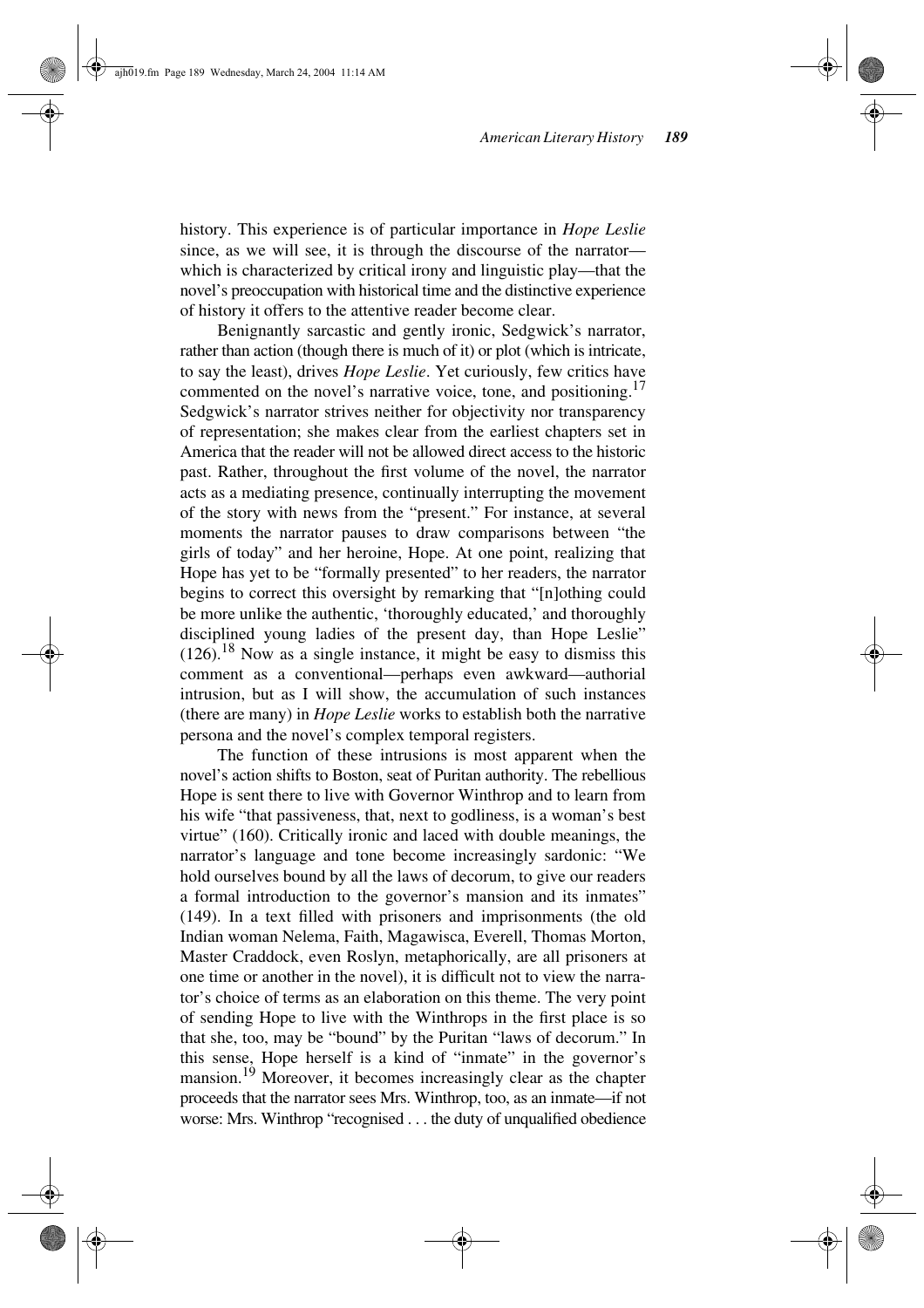from the wife to the husband, her appointed lord and master"  $(151)$ <sup>20</sup> Like most Puritan wives, the narrator continues, Mrs. Winthrop never questioned this role; "the only divine right to govern, which they acknowledged, was that vested in the husband over the wife" (151). But in Mrs. Winthrop's case, at least, such devotion never "degenerated into the slavishness of fear, or the obsequiousness of servility" (151). Instead, the narrator wryly notes Madam Winthrop was guided "like a horse easy on the bit" by "him who held the reins" (151).

Again, it would not be difficult to locate the concerns of Sedgwick's culture in passages like these. In the present instance, her playfulness of language allows the narrator to comment not only upon the position of women in marriage but on the proto-nation as well. Her description, in fact, repeats but reverses Rip Van Winkle's famous escape from "petticoat government" (Irving 783): here the husband is not a freedom-loving symbol of pre-Revolutionary longing, attempting to throw off the yoke of tyranny, but a tyrant himself invested with a "divine right to govern." Further, Madam Winthrop's subordinate position evokes not just colonial oppression, but the American national sin by verging on "slavishness" and "servility," insofar as she is treated as a beast of burden—a "horse easy on the bit." In this way, the narrator develops one of the novel's most powerful subtexts, rendering colonial women—rather than the Puritan fathers as America in embryo. This is evident from the opening chapter of the novel when the tyrannical Anglican William Fletcher denigrates his nephew's Puritanism by casting freedom as female: "Liberty, what is it! Daughter of disloyalty and mother of all misrule"  $(6)$ .<sup>21</sup>

More important for my purposes, however, is the narrative function of the news from the present that Sedgwick's narrator delivers, which is to help forge a kind of "imagined linkage" between periods in time (Anderson 33).<sup>22</sup> For instance, in another comparison, the narrator remarks that "it has been seen that Hope Leslie was superior to some of the prejudices of the age" (127). But to what "age" does the narrator refer? Sedgwick's choice of the definite article here ("*the* age"), rather than the more precise pronoun (*her* age), is telling. Historical time in the novel, it suggests, is *not* possessive. The effect of this imprecision is a purposeful ambiguity. The readers the narrator explicitly addresses are asked to compare Hope both to her Puritan peers and to the "thoroughly disciplined" young ladies of the present age (both the narrator's and ours) at once. The result is that the reader must think both historically and presently about Hope; she signifies in two different temporal registers at once. Placing Hope in relation to both her fictionalized seventeenth-century world and the reader's own (future) world, the novel asks the reader to imagine a kind of cross-temporal community, a simultaneity among historical periods.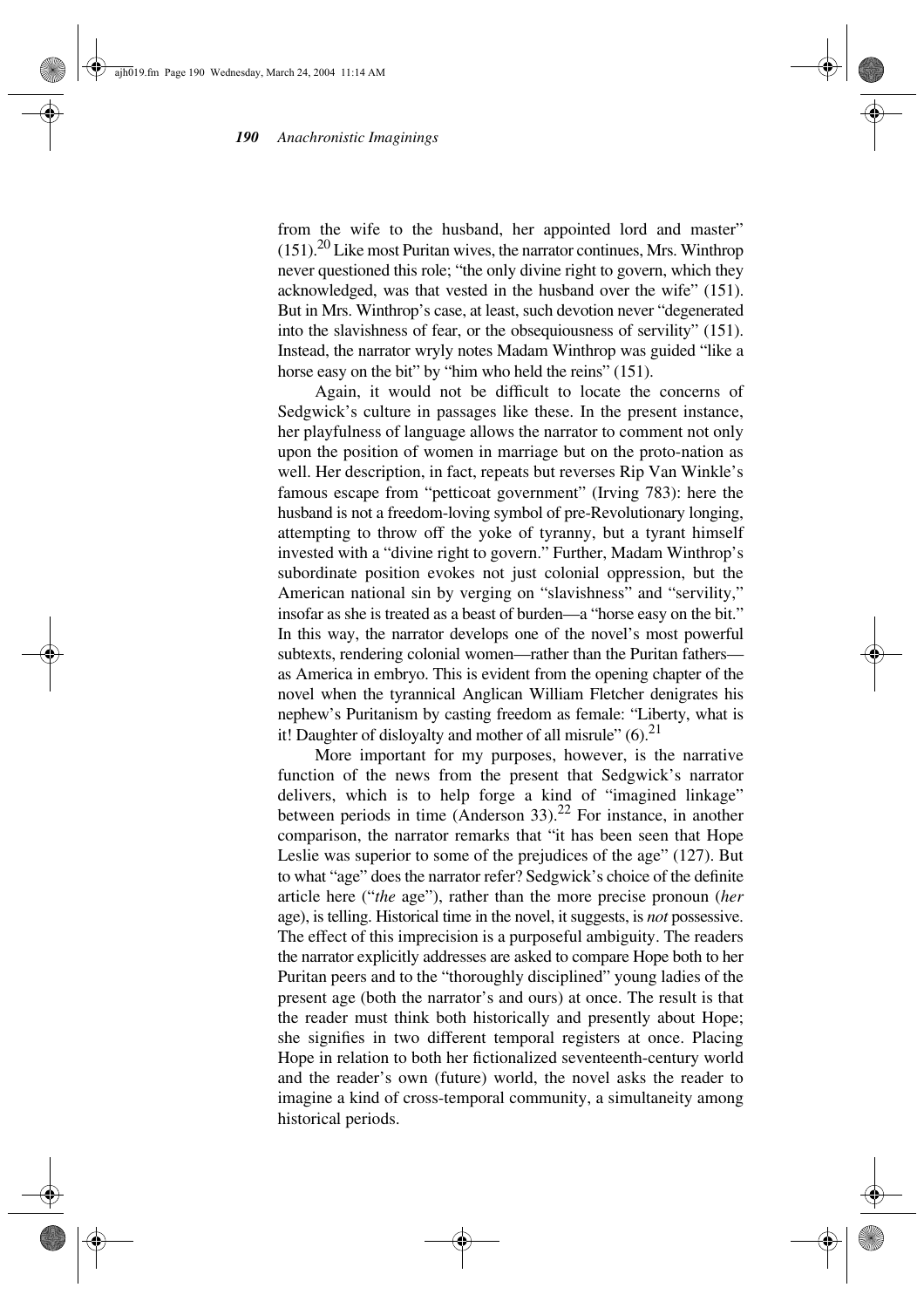In other words, the narrator's discourse should not be read as simply using Hope as a "foil" for a past age that has been superseded (Bell 218). Again, historicist assumptions—notably, the emphasis on the novel's contemporary interests—would probably likely lead to the conclusion that what is under discussion here is historical advancement. But I am suggesting, by contrast, that what is at stake here is the meaning of history itself.<sup>23</sup> After all, the narrator's comparisons do not always—or at least not simply—favor the "present age." Quite the contrary: the critical irony of the narrator is often most devilish when engaged in the kinds of comparative histories I've been considering. Typically, these are used as occasions to cast a skeptical eye on just how much progress has really been achieved. Or, to put this another way, although Sedgwick may often seem *progressive* politically (in terms of gender relations anyway), progressive does not exactly describe *Hope Leslie*'s implied theory of history; it does not capture the novel's variations in temporal register.

For the narrator's temporal juxtapositions work in a much more complex way, disrupting the unidirectional course of history and reminding the reader to view even the present historically: "It must be confessed that the tendency of the [present] age is to laxity; and so rapidly is the wholesome strictness of primitive times abating, that, should some antiquary, fifty years hence, in exploring his garret rubbish, chance to cast his eye on our humble pages, he may be surprised to learn, that even now the Sabbath is observed, in the interior of New-England, with an almost judaical severity" (164). In this instance, the narrator projects a future in relation to which her own present is past. Yet this is not an ordinary example of prolepsis, or temporal anticipation, for it does not refer to the story at all. Rather, it is a metacommentary on the text itself: imagining the novel's reception "fifty years hence," the narrator projects a moment when her "antiquary" learns something not about colonial New England, but about (what is to him) some future period ("even now")—a period that the narrator's statement calls into existence.

Or consider just one more example. Here the narrator describes the temperament of the Massachusetts Bay colonists: "The character of man, and the institutions of society, are yet very far from their possible and destined perfection. Still, how far is the present age in advance of that which drove reformers to a dreary wilderness!—of that which hanged quakers!—of that which condemned to death, as witches, innocent, unoffending old women!—But it is unnecessary to heighten the glory of our risen day by comparing it with the preceding twilight" (15). Because Sedgwick was also a writer of didactic fiction (and to be sure, *Hope Leslie* is not without strains of didacticism) it is tempting to read such lines as moral earnestness. Viewed in this light, this passage reveals Sedgwick's commitment, as Michael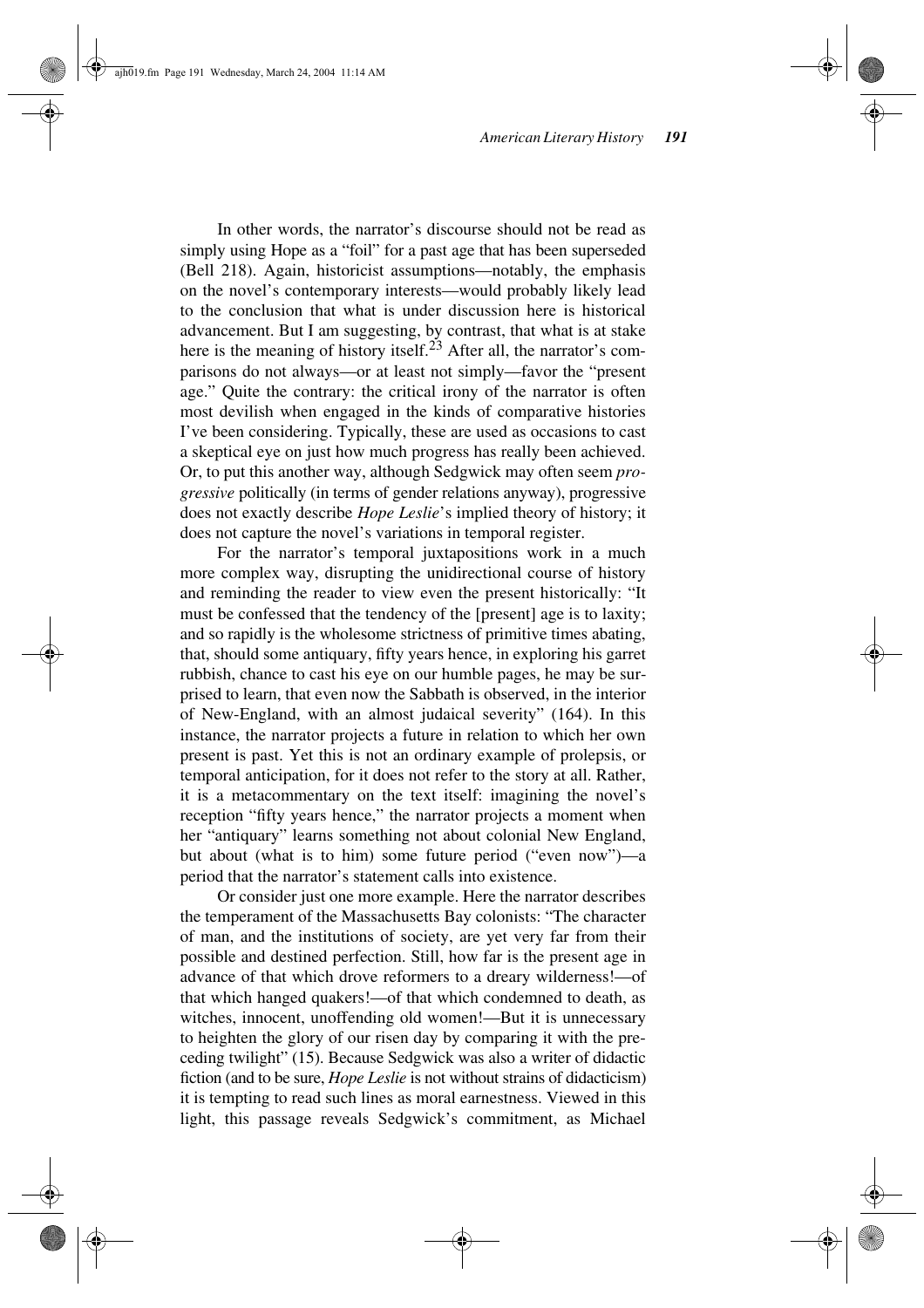Davitt Bell has argued, to historical progress (214), suggesting an incipient Romanticism that anticipates the great nineteenth-century historians, like George Bancroft, who came to dominate American history-writing in the years just after *Hope Leslie*'s publication. But when we take note of the narrator's characteristic irony and her tendency to refuse to privilege "the present day," such earnestness instead seems purposefully exaggerated by the narrator's exclamatory phrasing, which undermines her rhetoric of advancement as it pertains to the "present age"—whatever that age might be. The nineteenth-century reader, for example, might immediately recognize "the glory" of her own day by thinking of Indian removal and slavery, while the twentiethcentury reader might make similar comparisons in light of any number of atrocities from the Holocaust to the racial inequity of the death penalty. Thus, again, while it is tempting—and perhaps even intuitive to read this passage as simply a presentist editorial intrusion on the part of the author, I am suggesting that these moments actually create a peculiar kind of historical experience, that they are important not simply for what they reveal about Hope or about the historical Catharine Sedgwick's view of colonial America, but for the way they position both the novel's narrative voice and the reader in relation to time.

For her part, the narrator locates herself in a kind of present without clear boundaries; she is not confined to a particular age (which is not to say that she stands outside of history—only that she is embedded within it in complex ways). So while Sedgwick's story—her narrative discourse—concerns Puritan New England, she situates her narrator—the text's narrating instance—at some indefinite moment in the future she merely calls "now": "Where there are now contiguous rows of shops, filled with the merchandise of the east, the manufactures of Europe, the rival fabrics of our own country, and the fruits of the tropics . . . were, at the early period of our history, a few log-houses, planted around a fort, defended by a slight embankment and palisade" (16). Carefully distinguishing between the *now* of her narration and the *then* of her story, the narrator emphasizes the relation between these two periods in time, a relation that might be described as an awareness of the *present-within-history*. And this awareness is central to *Hope Leslie*'s imagined experience of history. After all, what usually links a text to "its" context, what has allowed historicists to imagine a connection between more or less arbitrarily selected historical artifacts (say, *Hope Leslie* and post-Revolutionary history-writing) is really nothing more than "calendrical coincidence" (Anderson 33). But the narrator of *Hope* Leslie forges a different kind of linkage by juxtaposing not coeval events, but now and then, or more accurately, by making now a part of the present of then. That is, as the narrator's interruptions from a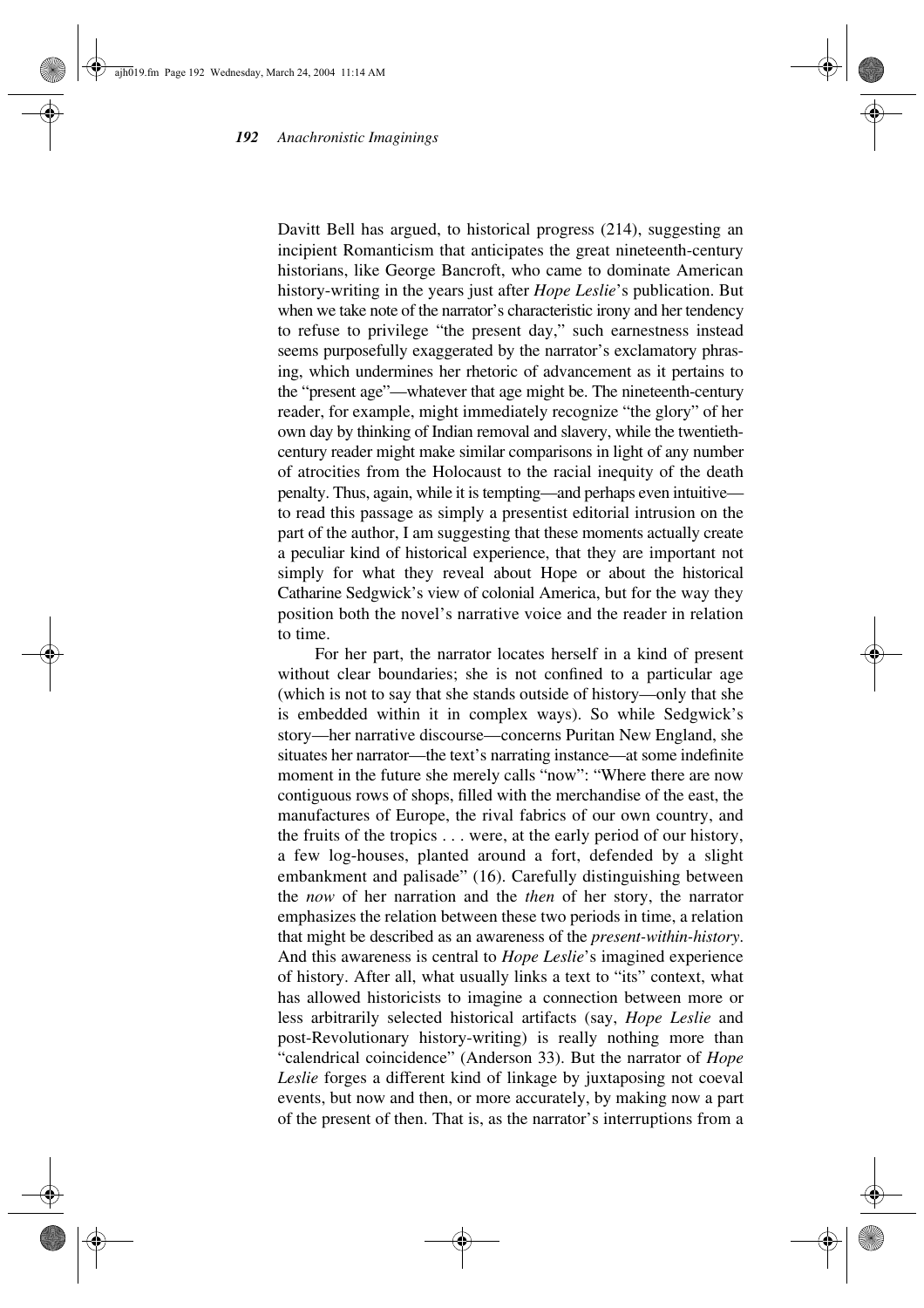future moment in time accumulate, the narrative voice gradually becomes an integral part of the experience of the text, a presence whose existence the reader remains constantly aware of even in her absence. So while on some imaginative level, we, as twenty-firstcentury readers, conjure for ourselves the reality of a distant past, simultaneously we remain cognizant of other periods in time (Sedgwick's and our own) passing alongside of it. $2<sup>2</sup>$ 

This simultaneity, in turn, shapes not just the reader's experience of the novel, but the novel's narrative representation of history, which is not progressive, but *anachronistic*, what I have already called a kind of cognitive (or imaginative) constellation of historical periods. Or to put this another way, by always positioning herself in the present as a means of imagining historical experience, the narrator also positions—or constructs—an implied reader of the novel for whom historical knowledge is not only mediated, but brought into relation with present knowledge. What historical experience means in *Hope Leslie*, then, is not just that one is able to imagine a past that, as nineteenth-century Americans were fond of saying, has been lost to oblivion, but that one can imagine history as an experience encompassing both past and present at once, dissolving the historicist opposition between historical- and present-mindedness. This is why the past in the novel is always filtered through the ambiguously situated narrator who, for her part, invites the reader continually to juxtapose "our" day and colonial America.

The peculiar way the reader experiences history in *Hope Leslie* becomes even clearer when one realizes that the narrator's news from the present typically comes at crucial moments in the narrative, often those very moments when the reader is most likely to have forgotten the present and to have entered into the seventeenth-century world of the novel, becoming imaginatively or emotionally absorbed in the novel's projected past. For instance, at the end of the fourth chapter—the chapter in which Magawisca narrates her version of the Pequot War—the narrator abruptly reminds the reader of the murders of Stone, Norton, and Oldham in a voice far removed from the novel's seventeenth-century setting. Both the war and its (possible) causes, she reminds the reader, belong to "our early annals" (58). Bulletins such as these not only disrupt the story's movement, they disrupt, too, the reader's experience of it. The emotional involvement that Magawisca's story elicits from her auditors—Everell and the reader alike—is tacitly called into question by the narrator's discourse. Readers are reminded not to lose themselves in the (narrowly historical) lives of the characters represented.<sup>25</sup>

These reminders occur repeatedly in the novel, such as later when it turns out that Magawisca's moving tale has simply prepared the reader for another scene of horror. With Mr. Fletcher away in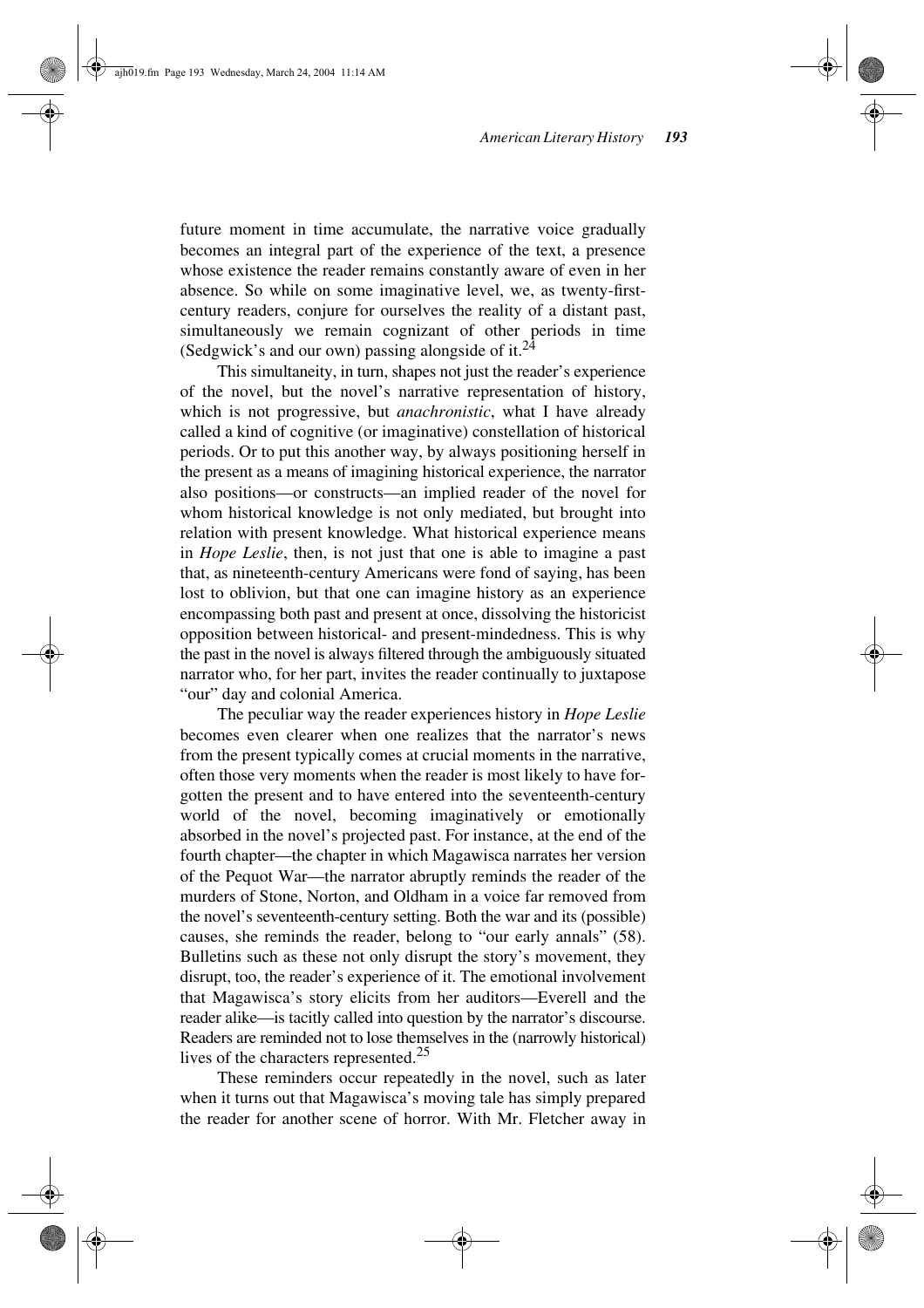Boston, Magawisca's father, Mononotto, a Pequot chief, attacks the Fletcher homestead, killing Mrs. Fletcher and taking as prisoners Everell and the young Faith Leslie, the daughter of Alice sent to America following her parents' untimely deaths. Upon learning the news of the slaughter, Mr. Fletcher receives "such moral, consoling, and pious rehections as usually poured forth from the lips of the spectators of sudden suffering"  $(74)$ . And at this dramatic point the narrator intrudes again: "We hope our readers will not think we have wantonly sported with their feelings, by drawing a picture of calamity that only exists in the fictitious tale. No—such events, as we have feebly related, were common in our early annals, and attended by horrors that it would be impossible for the imagination to exaggerate" (75). In this interruption, the narrator explicitly draws attention to narrative's capacity for emotional manipulation while at the same time engaging in that very practice. That is, the narrator here does not suggest that she has *not* "sported with [readers'] feelings," only that she has not done so "wantonly." Readers are thus cautioned to be wary—or at least aware—of their own emotional and imaginative involvement in such tales of horror in a way that Everell, for example, is not. Similarly, despite what appears here to be an appeal for the reader's credulity based on a commitment to verisimilitude ("such events . . . were common"), the accumulation of such narrative commentary has a radically different effect. Not only does it form a critique of historical representation by refusing to allow the reader entrance into an extralinguistic seventeenth-century reality, raising the very (post)modern question of whether we can ever access the *real* past, or whether our present-day reconstructions of it, our narratives our language—always stand between that past and ourselves. But more importantly, it provides the possibility for a way out of the representational conundrum, suggesting that *history* is not *either* a unique and distinct past *or* our present-day reconstructions of it, but a negotiation, a contact zone, an imagined experience born of the interaction between the two.

# **3. On the Uses of Anachronistic Imaginings**

I suggested at the start of this essay that this means of conceiving history is enlisted in a larger, nonteleological democratic project. Imagining history anachronistically provided antebellum writers like Sedgwick with a way of dealing with both cultural and national identity in a pluralistic culture. If America, then as now, was in the process of becoming, what it would become was for Sedgwick, as for Whitman, an open question; they viewed the American past as a perpetually unfinished project. In this respect, anachronism served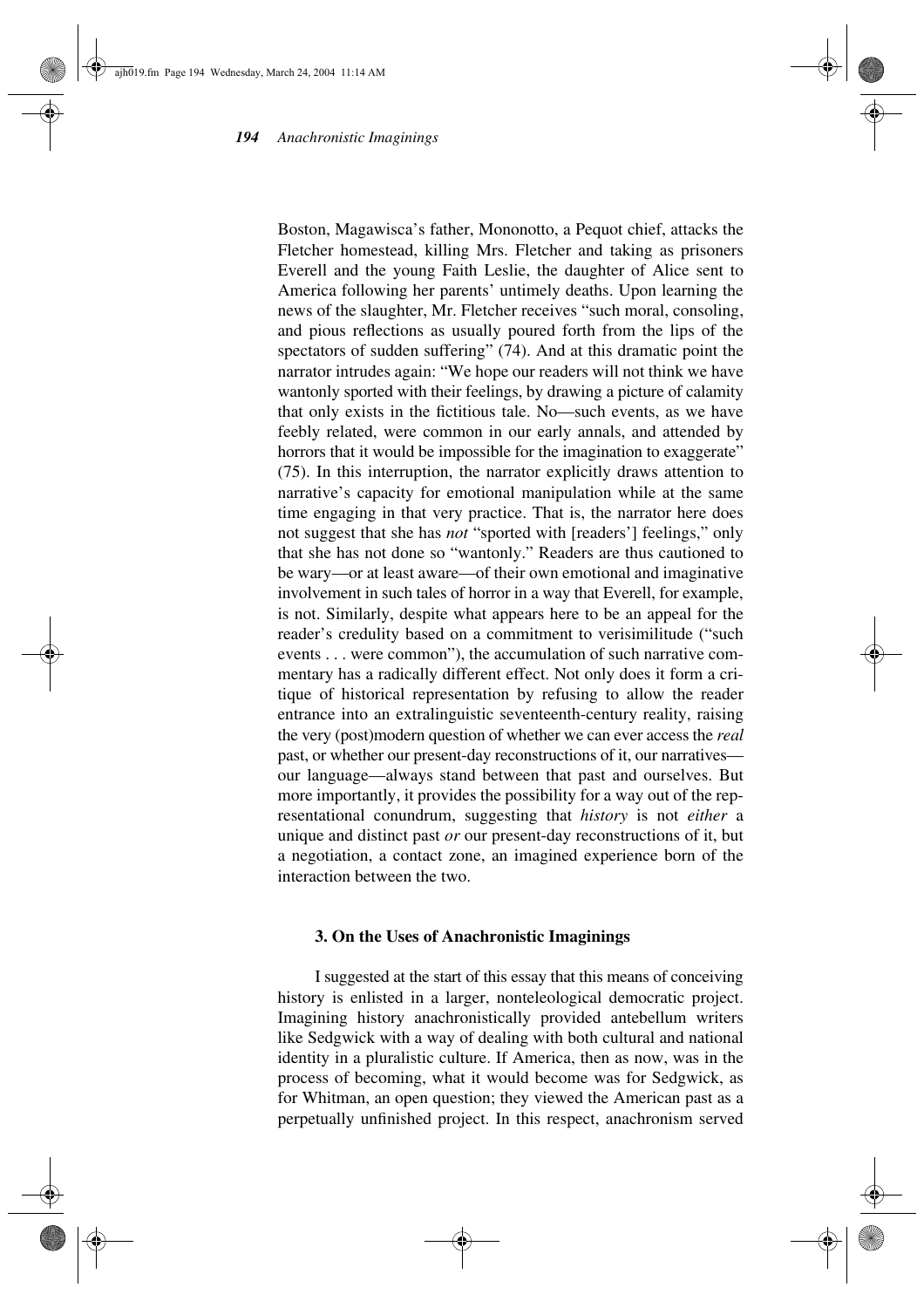for antebellum writers as a means of working through the process of historically constituted self-realization. Rip Van Winkle, for instance, experiences time not logically or chronologically, but as ruptures, fissures which initially leave him with a crisis of identity— "every thing's changed, and I am changed, and I can't tell what's my name or who I am!" (Irving 781)—but finally suit him ideally, ironically, for the role of historian in the newly nationalized village—a "chronicle of the 'old times' before the war" (783). Ralph Waldo Emerson argues in his essay "History" that once one "transfer[s] the point of view from which history is commonly read" (152), past thoughts, figures, and events "live again to the mind, or are *now*" (154). In this convergence of past and present, chronology becomes useless: "When a thought of Plato becomes a thought to me,—when a truth that fired the soul of Pindar fires mine, time is no more. When I feel that we two meet in a perception . . . and do as it were run into one . . . why should I count Egyptian years?" (164). In a similar vein, the narrator of Nathaniel Hawthorne's "The Custom-House" experiences "a sort of home feeling with the past" (9), playfully imagining "the compliments bandied about between my great-grandfathers and myself, across the gulf of time" (10). And in that text's most famous instance—which echoes the firing of Emerson's soul—he places the scarlet letter on his breast only to experience "a sensation not altogether physical, yet almost so, as of burning heat; and as if the letter were not of red cloth, but of red-hot iron" (25). History, for each of these writers, as with Sedgwick, was incomplete; it was something more than knowledge of the past. Their texts present it instead as an experience, a palpable sensation, something approximating the paradoxical feeling of déjà vu—the memory of an experience one has not had, but a memory nonetheless real because felt.

Modern Americanist historicists, too, link questions of historiography to questions of cultural identity—a fact which their critics often attribute to presentist politics. Historicist investigations into the social, cultural, and political forces that shaped, and were shaped by, American literary texts have proven a powerful weapon for revising the literary canon, recovering works by women and minority writers, and raising important questions about the role of racial and gender ideologies in the formation of disparate American cultures. But unlike *Hope Leslie*, this narrative—what might be called the *historicist narrative of American literary criticism*—does not reject so much as it reinstitutes history as linear progression. That is, while historicist work has effectively exposed the ideological foundations of the nineteenth-century rhetoric of historical progress, the story of the historicist enterprise itself is cast as what Brook Thomas has called a "narrative of progressive emergence" (32)—feminists loosening the stranglehold male modernist critics once held on the literary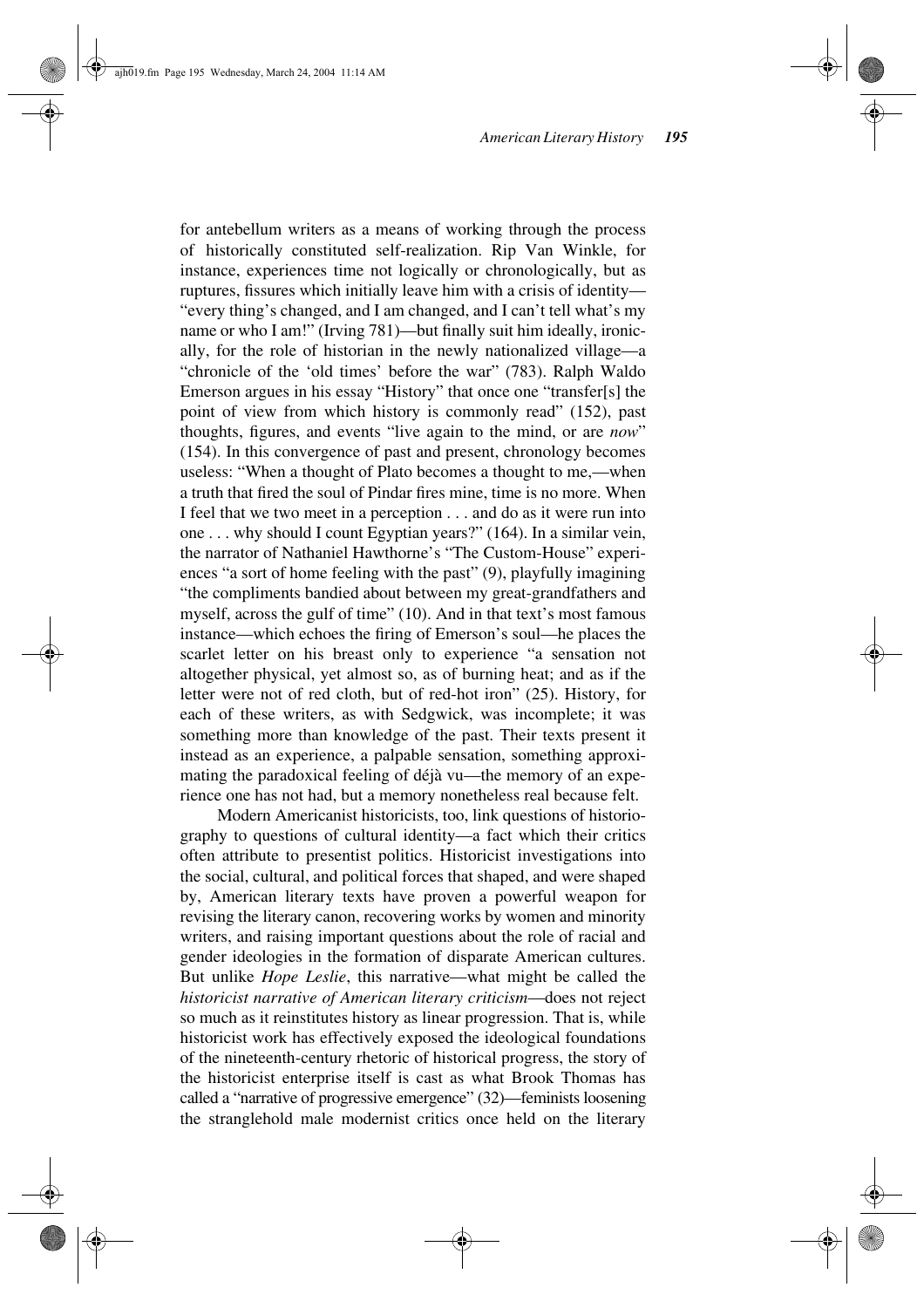canon, African Americans and other minorities struggling to gain literary independence and emancipating themselves from Eurocentric literary values, marginalized authors and texts being freed from oppressive ideologies and finding their way to the center.

And like all narratives of emergence (which imply a progression), the historicist narrative of American literary criticism depends upon chronology; it necessarily construes historical time possessively, as a succession of receptacles each containing certain texts (and events, discourses, beliefs, personages). This view of history requires that each historical event (and text) be assigned to *its* proper receptacle in the past. Thus, to historicize is often to show how authors and texts are *subject to* or *constrained by* their own moment in history. For instance, commentators have generally agreed that the most problematic moment in *Hope Leslie* is the scene in which Hope is reunited with her sister Faith, who was abducted as a child during the Indian raid on the family's home. Reading this scene, a number of critics have ascribed to Sedgwick the beliefs of Hope, whose "heart die[s] within her" (237) when she and Faith meet again several years later. Upon seeing Faith dressed "in savage attire," Hope is overcome with "a sickening feeling," "an unthought of revolting of nature" (237). Judith Fetterley argues that this scene is the moment where *Hope Leslie* becomes "Hope-lessly"; it marks the limits of any radical politics one might find in the novel because "Sedgwick's narrative voice doubles Hope's" in this scene ("My Sister!" 504). Similarly Stephen Carl Arch asserts that "Hope's individualism is constrained by Sedgwick's culture" (118), and Carol J. Singley argues that Faith's conversion and marriage to the Indian Oneco is finally "constrained by [Sedgwick's] own position in history" (121). And noting that "the text is subject to the discursive materials of its own era," Douglas Ford suggests that this scene may be one place where the novel "inadvertently undercuts the progressive mission its preface has outlined"(84).

Yet all these assertions seem to me to misread the novel. Certainly, that the otherwise "progressive" Hope views her sister as transgressing against "natural" racial boundaries the scene leaves little question. That this view is shared by Sedgwick, however, is arguable. After all, in an effort to recover her sister, Hope resorts to bribery, offering Faith "jewels from head to foot" (240) if she will return to her English family. In reply, Magawisca admonishes Hope in terms that Sedgwick's narrator (and her readers) clearly value: "Shall I ask your sister to barter truth and love, the jewels of the soul, for these poor perishing trihes?" (240). In other words, the voice that the narrator's "doubles" here, if any, is Magawisca's. Indeed, the scene is powerful precisely because it criticizes its heroine. That critique is made even more apparent when we consider that the action in the novel that most closely parallels Hope's desperate appeal is the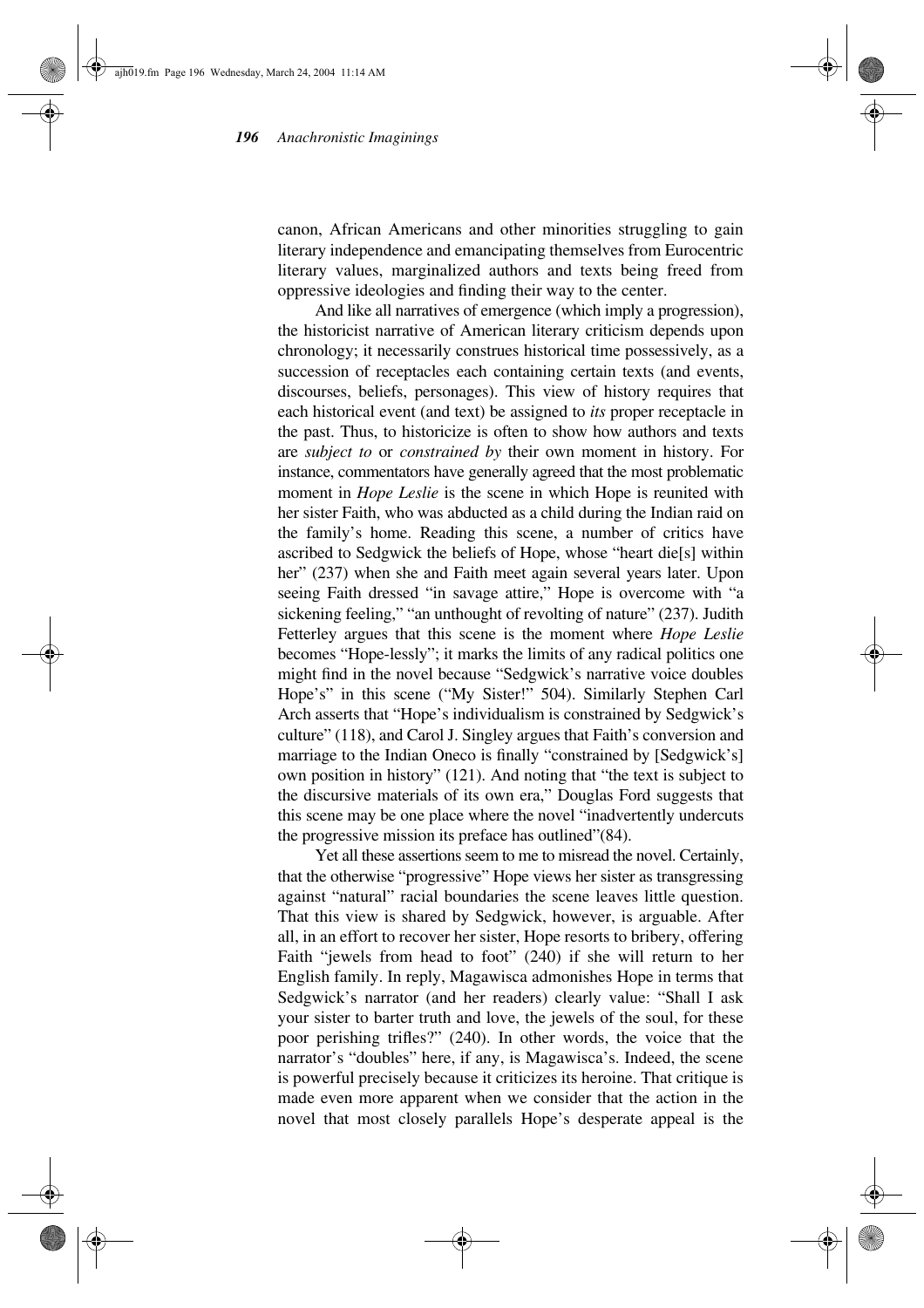villainous Sir Philip's equally desperate attempt to barter Magawisca's freedom for the life of the pathetic Roslyn.

But why would the narrator take such pains to criticize the tale's heroine? The answer to this question lies, once again, in the preface. A closer look at the grounds of Hope's disgust upon seeing her sister dressed as an Indian shows that this scene actually illustrates, rather than undercuts, the progressive argument set forth in the preface. Further, it effectively links the novel's racial politics to its historiographical interests; that is, the text argues not just for historical relativism, but for a brand of cultural relativism as well. In the preface, for instance, Sedgwick takes what modern critics would call a social constructionist view of racial difference. After positioning herself as a surrogate Indian poet, she further states that "difference of character" among the various races of the earth, arises mainly from difference of condition" (4). The reunion scene is constructed to test this proposition. The argument there in favor of "conditions" as a marker of racial difference turns on the strangeness of the phrase used to describe Hope's reaction: "an unthought of revolting of nature." The ambiguity of language and syntax in this phrase, as is so often the case in the novel, conveys disparate meanings. On the one hand, the phrase simply means that Hope's "unthought" is of a kind that might be termed *revolting* (i.e., an unthought revolting of nature), in which case "revolting" is simply an adjective that describes the "nature" or type of unthought that Hope feels: Hope finds the sight of her sister repulsive. On the other hand, the grounds for that revulsion are indicated by the term *nature*, which refers not only to Hope's unthought, but to Faith's decidedly *unnatural* (according to Hope) appropriation of Indian clothing, manners, and speech (i.e., an unthought of revolting *against* nature). In this case, "revolting" also functions as a verb: Hope is revulsed because Faith seems to be revolting against nature.

Which is only to say that what so sickens Hope is that her sister is disguised as an Indian; she is, in Hope's view, *passing*, hiding what Hope believes is her true nature—whiteness—beneath Indian clothing. This aspect of Hope's disgust is revealed when Hope tries to communicate with her sister: "Hope knew not how to address one so near to her by nature, so far removed by habit and education. She thought that if Mary's dress, which was singularly and gaudily decorated, had a less savage aspect, she might look more natural to her, and she signed to her to remove the mantle she wore, made of birds' feathers, woven together with threads of the wild nettle" (239). Here, Hope's "unthought" has begun to take shape as a *thought*: that Faith's nature is being concealed beneath Indian garb. Removing it, Hope seems to think, might restore her Faith. But as a thought, Hope's attitude with regard to Faith's passing is reversed, for what Hope actually thinks here is not that Faith's true nature as a non-Indian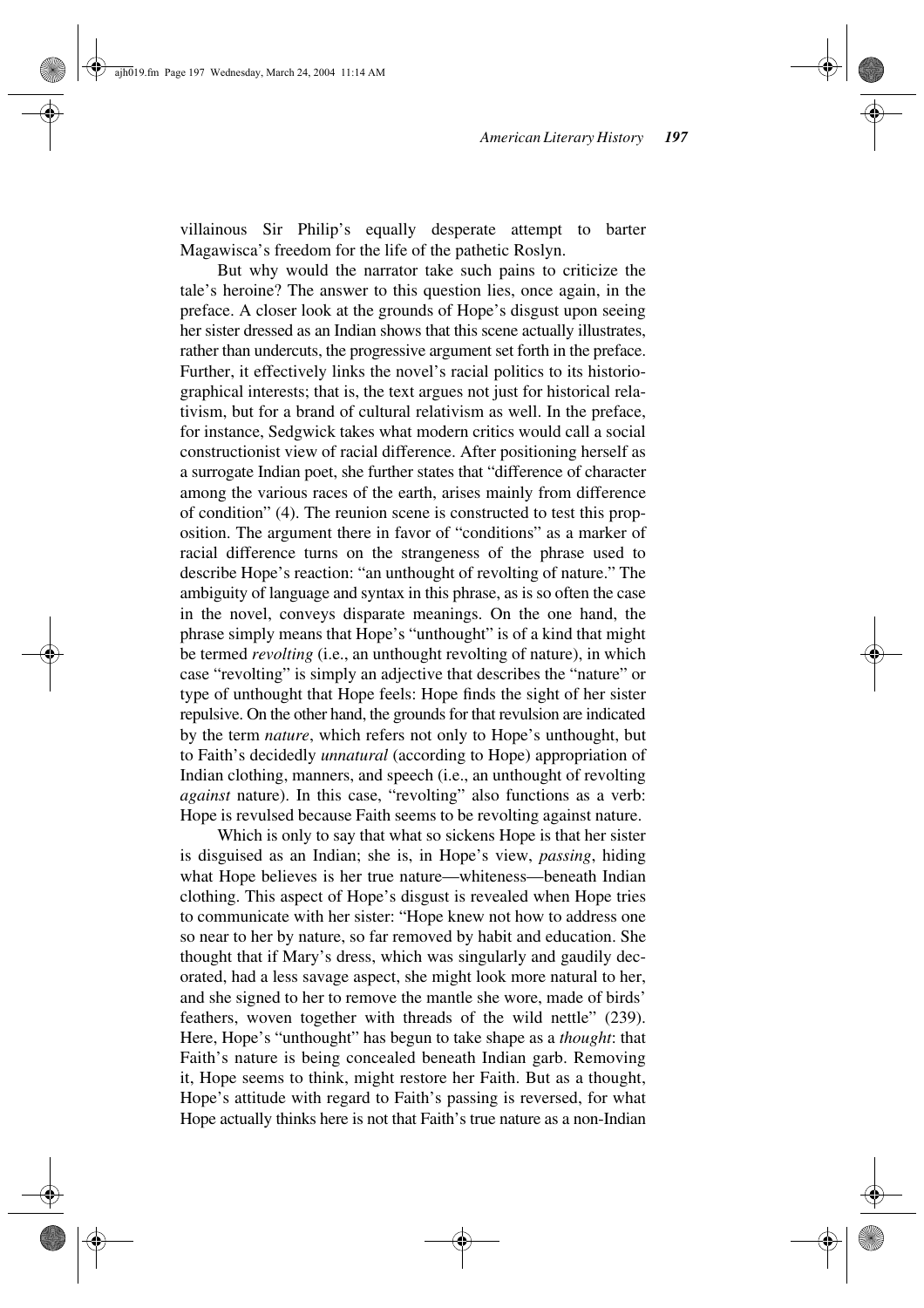will be revealed by removing her Indian clothing, but only that she will "*look* more natural" to Hope. So what Hope originally (un)thought was Faith's immutable nature has now become a matter of appearances. This explains, I think, the narrator's use of the odd term *unthought*; it refers to Hope's prelinguistic reaction to the sight of her Indianized sister. When that reaction becomes concretized, described, put into language, Hope's position—her belief in an unchangeable nature or identity—is undermined. Consequently, her strategy of restoration backfires: "The removal of the mantle, instead of the effect designed, only served to make more striking the aboriginal peculiarities; and Hope, shuddering and heart-sick, made one more effort to disguise them by taking off her silk cloak and wrapping it close around her sister" (239). What Hope wants here, but fails to achieve, is for Faith to *re-pass* or to pass back to her original whiteness. But that identity is no longer available (if it ever was); instead, there are only layers of "disguise": beneath Hope's silk cloak is "Whitebird" and beneath Whitebird is "Faith" and beneath Faith is "Mary." Whom does Hope want to uncover? Yet in her failure to uncover—by re-covering—Faith's nature, Hope also activates another meaning of the pivotal term *revolting*. For in a text that makes such conspicuous use of the rhetoric of the American Revolution and in which, as we have already seen, to be "aboriginal" is to be Revolutionary, the logic of this scene holds that Faith actually becomes "natural" by becoming native. This is why Hope, in what may be the strangest gesture of all in this complex scene, attempts to "disguise" with her own silk cloak what originally she took to be Faith's disguise, her Indian dress, the removal of which does not reveal Faith's true white nature, but only her "aboriginal peculiarities."

Carolyn Karcher has suggested that Sedgwick, too, disapproves of Faith's passing, since the view of her as disguised links her to Rosa, the "fallen woman" in the novel, whose shameful condition is hidden beneath her disguise as Sir Philip's manservant (xxiii). But, again, it is only Hope who views Faith as wearing a disguise and, as we've just seen, even that position is undercut by the narrator. Moreover, Rosa-Roslyn's is not the only other disguise in the novel: the Catholic Sir Philip is disguised as a faithful Puritan, Magawisca dresses up as Master Craddock to escape prison, and even Hope, in the chapter immediately following her reunion with Faith, "identiffies] herself with a catholic saint" (253) in order to escape from drunken Italian sailors. Clearly in *Hope Leslie* not all disguises are transgressions. In fact, the text does not pronounce on dissembling as such; disguises are neither good nor bad. Rather, they only serve good or bad ends.

The same is true of historical authority in the text. As with dissembling, the novel does not pronounce on authority (narrative or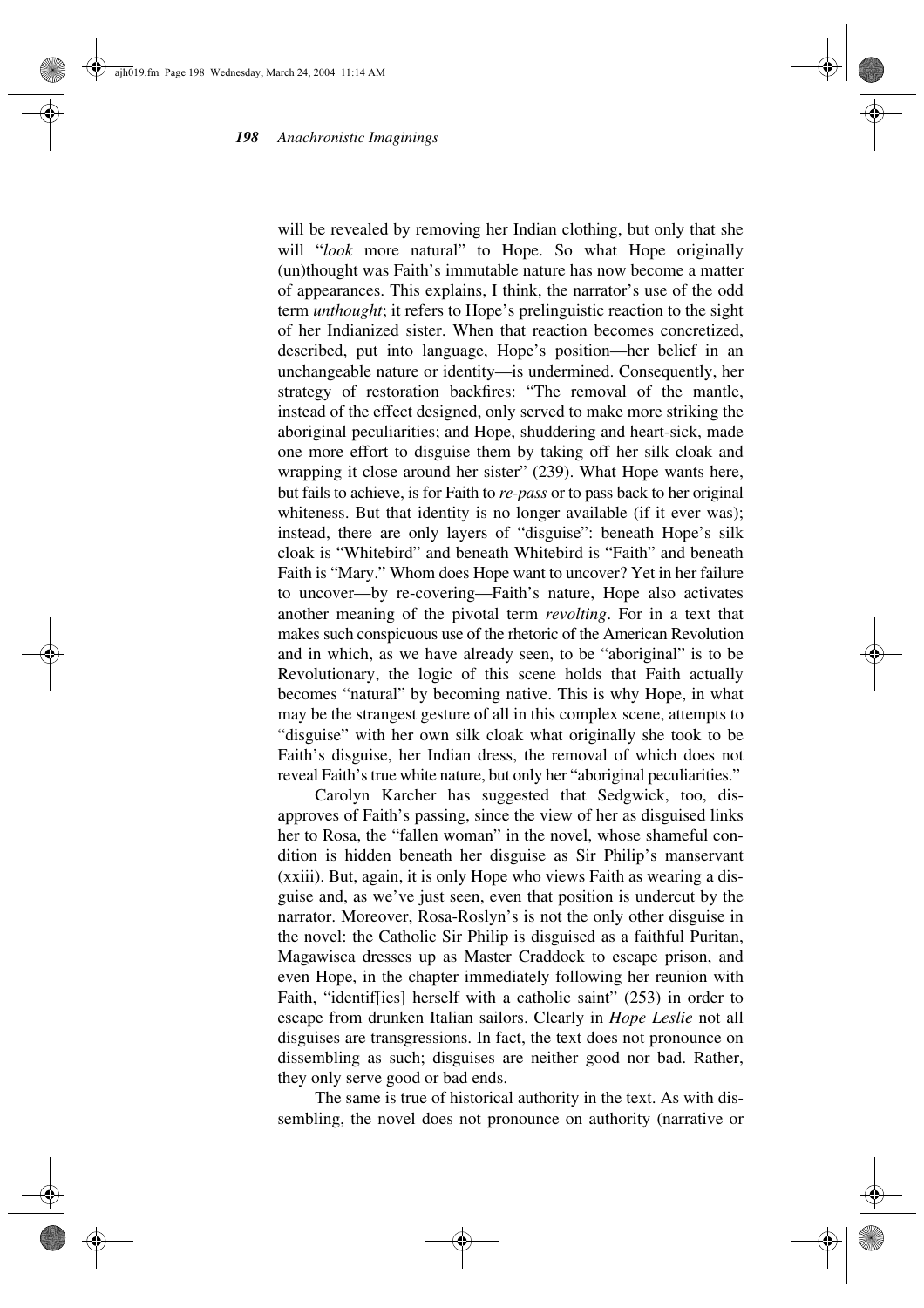otherwise) as such. There are only good or bad authorities, like Hope's heart (124, 189) and Governor Winthrop's head (245, 310), respectively; there are only good or bad narratives. In fact, the novel actively resists the very notion of "full narrative authority" that Gould ultimately views as inconsistent with the text's historical relativism ("Recital"  $653$ ).<sup>26</sup> The text's relativism goes all the way down. The point of its argument for historical relativism—bringing the past into relation with ever-new presents—structurally mirrors the point of the reunion scene. That is, the narrative experience of history *Hope Leslie* offers to its readers (of whatever era), what I have called the *present-within-history*, is duplicated in the text's representation of the racial *other*, in imagining what might be called a relation of *sameness-within-diierence*. So just as the novel is less concerned with an objective or faithful recovery of a remote period in time than with bringing disparate periods in time into productive relation—or to use Emerson's language, allowing the past and the present to "meet in perception"—so is it less concerned with recovering Faith's "true" cultural identity than with the negotiation that results from the meeting between disparately situated individual subjects. What the reunion scene is about, in other words, is Hope—and, by extension (because she is our heroine), the reader—struggling to cope with *otherness*. In racial and cultural terms, Hope sees her sister as at once different from and the same as herself. And the reader not only witnesses this struggle (and sees Hope duly reprimanded for her particular method of coping), but experiences something like it as well: for not only does the reader sympathize (and thus imaginatively identify) with Hope, the novel's heroine, but the scene simultaneously asks the reader to identify with the Indian Magawisca, the scene's voice of moral authority.

Of course, Sedgwick finally is left with the problem of resolution both novelistic and cultural—which is anathema to the open-endedness of the (historical) process the bulk of her text embodies. And to be sure, despite Everell's feeble and naive assertion that "the present difference of the English with the Indians, is but a vapour that has, even now, nearly passed away" (349), the Indians in the novel are banished to "the deep, voiceless obscurity" of the "western forests" (359) at the end of the novel. Or rather, they choose obscurity over assimilation; as Magawisca puts it, "the Indian and the white man can no more mingle, and become one, than day and night" (349). But as unsatisfactory as this denouement may appear to the modern reader, its reliance on the myth of the vanishing American may have less to do with the "constraints" of Sedgwick's culture than with the formal constraints of the novel itself; unlike the movement of history or the formation of personal, national, and cultural identity, it has to end.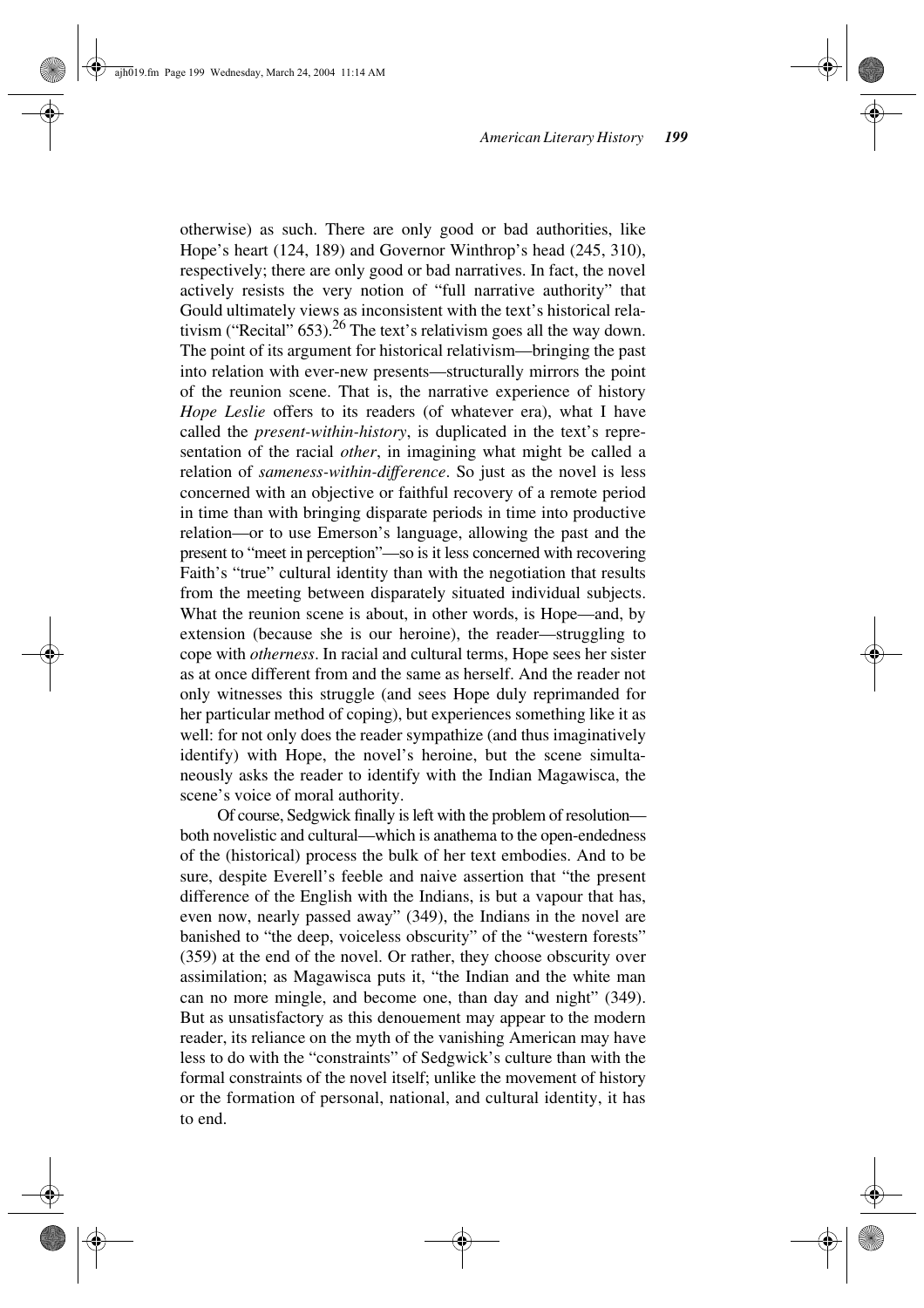#### **Notes**

1. Such *nativizing* may be one of the text's key themes. In an interesting reading, Maria Karafilis has suggested that Magawisca functions as a "host" (339) for the novel's Puritan heroine, Hope; thus "Hope's absorption of autochthonous traces links her to the New World" (340).

2. Gustavus Stadler remarks that "When Magawisca anachronistically alludes to Patrick Henry . . . she becomes not simply heroic, but more specifically an embodied voice in the young United States' discourse of nation-founding" (51). Sandra Zagarell views "the echo of Patrick Henry's words" (238) as part of the novel's extended critique of "Puritan gynophobia" (236) and its articulation of a "different concept of liberty" (239). And Suzanne Gossett and Barbara Ann Bardes argue that Magawisca's defiance "allow[s] Sedgwick to question the legitimacy of a political authority which excludes certain groups in the population" (23). My reading differs from each of these readings, however, in that what interests me is the complex *historicity* of this moment, rather than its implications for the politics of Sedgwick's day. I mean to explore not the meaning of the anachronistic *reference* (its Revolutionary origins, its early national resonances), but the meanings of the *anachronism itself*.

3. I am following the degnition of historicism provided by F. R. Ankersmit: "the view that we should conceive of history as consisting of a *series* of epochs each *possessing* its own individuality" (par. 25; emphasis added). In referring to historicism among Americanist literary scholars, I mean, in a broad sense, works of literary criticism and literary history that, implicitly or explicitly, participate in what has come to be known as the *return to history*, works that seek to explain the relations between literary texts and the "individuality" of a particular epoch or historical moment. This includes, but is not limited to, the New Historicism. Americanist literary scholarship, in particular, has taken up the historicist cause with especial fervency. And while I recognize the extraordinary diversity of critical practices (and the variety of historicisms practiced) among Americanists—what Sacvan Bercovitch has famously called "dissensus"—I also agree with Bercovitch that what unites a great deal of the most important work in American literary studies in recent decades is a historicist orientation. As he puts it in his introduction to *The Cambridge History of American Literature*: "[T]he emphasis on history as the vehicle of critical revision . . . is the emphasis, too, of our critical moment. At no time in literary studies has awareness of history—or more accurately, theorizing about history—been more acute and pervasive. It is hardly too much to say that what joins all the special interests in the field, all factions in our current critical dissensus, is an overriding interest in history: as the ground and texture of ideas, metaphors, and myths; as the substance of the texts we read and the spirit in which we interpret them" (4). What I am questioning and what *Hope Leslie* along with a host of other antebellum texts—not all of them "historical fictions" challenges is a fundamental assumption of this emphasis on history: the conception of time as "a series of epochs each possessing its own individuality." For a useful general discussion of the "historical turn" in literary criticism, see Simpson. On the New Historicism, see Veeser and Thomas. The historicist hold on Americanist scholarship is perhaps best reflected by Duke UP's "New Americanist" series, published under the general editorship of Donald Pease. For an important dissent from the orthodoxy that claims today's critics have a greater interest in history than earlier generations (especially the New Critical generation), see Levin.

4. Following Mary Kelley's lead (xxx) in her fine introduction to the Rutgers UP reprint of *Hope Leslie*, Cheri Louise Ross (325, 332), Carol J. Singley (115), and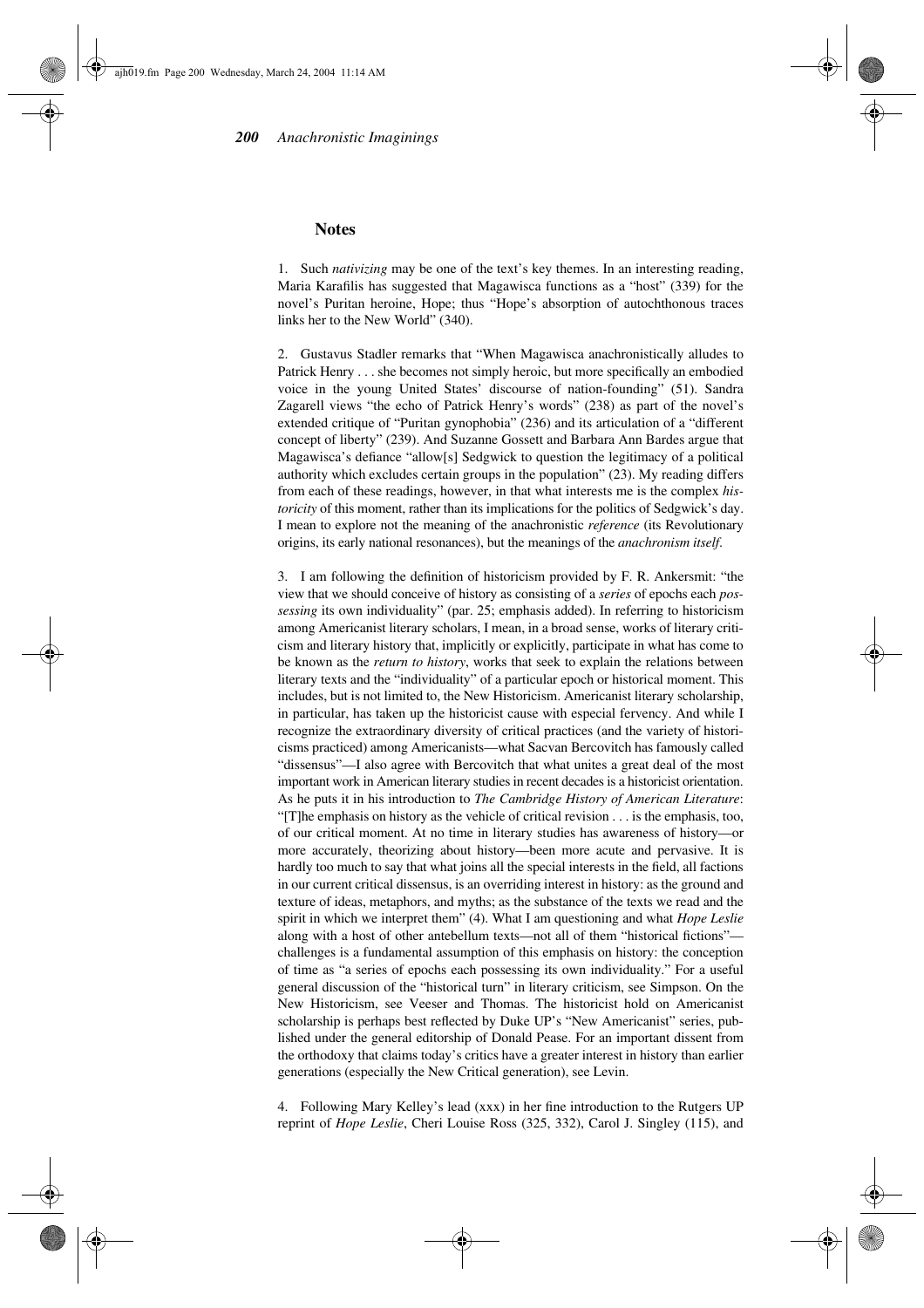Dana Nelson (202) all use the phrase "alternative history." T. Gregory Garvey asserts that the novel "revises the history of Puritan New England" (290). Lucy Maddox calls it a "self-consciously feminist revision of male-transmitted history"  $(103)$ . And Zagarell argues that "the novel challenges the official history of original settlements" (235). Among these commentators, Nelson offers the most detailed reading of the text's handling of history, which she views as dialogic (195–97). Only Nina Baym dissents from this view, arguing that Sedgwick's revisionism "is only lukewarm" (158).

5. This point is made more explicitly in Gould's valuable study of historical romances of New England, *Covenant and Republic* (which includes an expanded version of his article on *Hope Leslie*). There he suggests that "recent admirers of Sedgwick . . . often inscribe *their own* language and values onto" the novel (93).

6. I mean to call attention here only to the frequency with which appeals to context are preceded by the definite article, as in Pease's well-known "new historicist return of *the* repressed context" ("New Americanists" 35; emphasis added), or possessive pronouns (its, their), as in Wai-chee Dimock's concise formulation: "the text and its context are in every case inseparable, the latter . . . encompassing [the former] and permeating it as the condition of its textuality" (5). My concerns about this historicist procedure are also intended to echo those of Judith Fetterley, who has questioned its "strategic usefulness for changing the evaluation of nineteenthcentury American women writers." Citing Jane Tompkins's important and inhuential historicist work, *Sensational Designs* (1985), Fetterley asks,

Might Tompkins's emphasis on the distance between the culture that produced, for example, *The Wide, Wide World* and the culture we inhabit, on the gulf between the aesthetics that produced a text of "trihes" and the aesthetics that modernists have taught us to value, in fact have the effect of making this literature seem at once uninteresting and inaccessible to contemporary readers? of suggesting that the power of these texts cannot be realized by anyone less than thoroughly conversant with certain aspects of nineteenth-century American culture, indeed by anyone not of the nineteenth century, and thus of drawing a line around these texts—that was then, this is now—that effectively seals them off from the contemporary? ("Commentary" 606)

While I share Fetterley's reservations about readings that seek to recover past contexts, I would add that this potential problem is not confined only to nineteenth-century American women writers. My argument supplements Fetterley's in that my analysis of *Hope Leslie* is intended to bring out its "thematic signigcance for readers of our own day" ("Commentary" 606): the novel speaks directly to the widespread interest in history among Americanist literary scholars. Further, I suggest that the problems presented by historicism involve not only its means of evaluating texts, but, more fundamentally, the conception of history that underwrites it: namely, the privileging of a text's moment of production over and above its moments of reception. For a more extended critique of Tompkins's historicism, see Thomas 27–31.

7. See Thompson and Link in *Neutral Ground*, who accuse the New Americanists of engaging in "presentist politics" (4–5). They insist that "[n]either presentism nor the sometimes presentist-oriented 'New Historicism' can legitimately dismiss or diminish the task of careful historical research, whatever the implicit hermeneutical limitations. Even though historicists should be always mindful that no past can be recovered as it 'truly' was, no amount of deductive presentist reformulation of the past can ever become a satisfactory substitute for attentive historical archaeology" (11). Conversely, Tompkins provides a good example of a historicist acknowledgment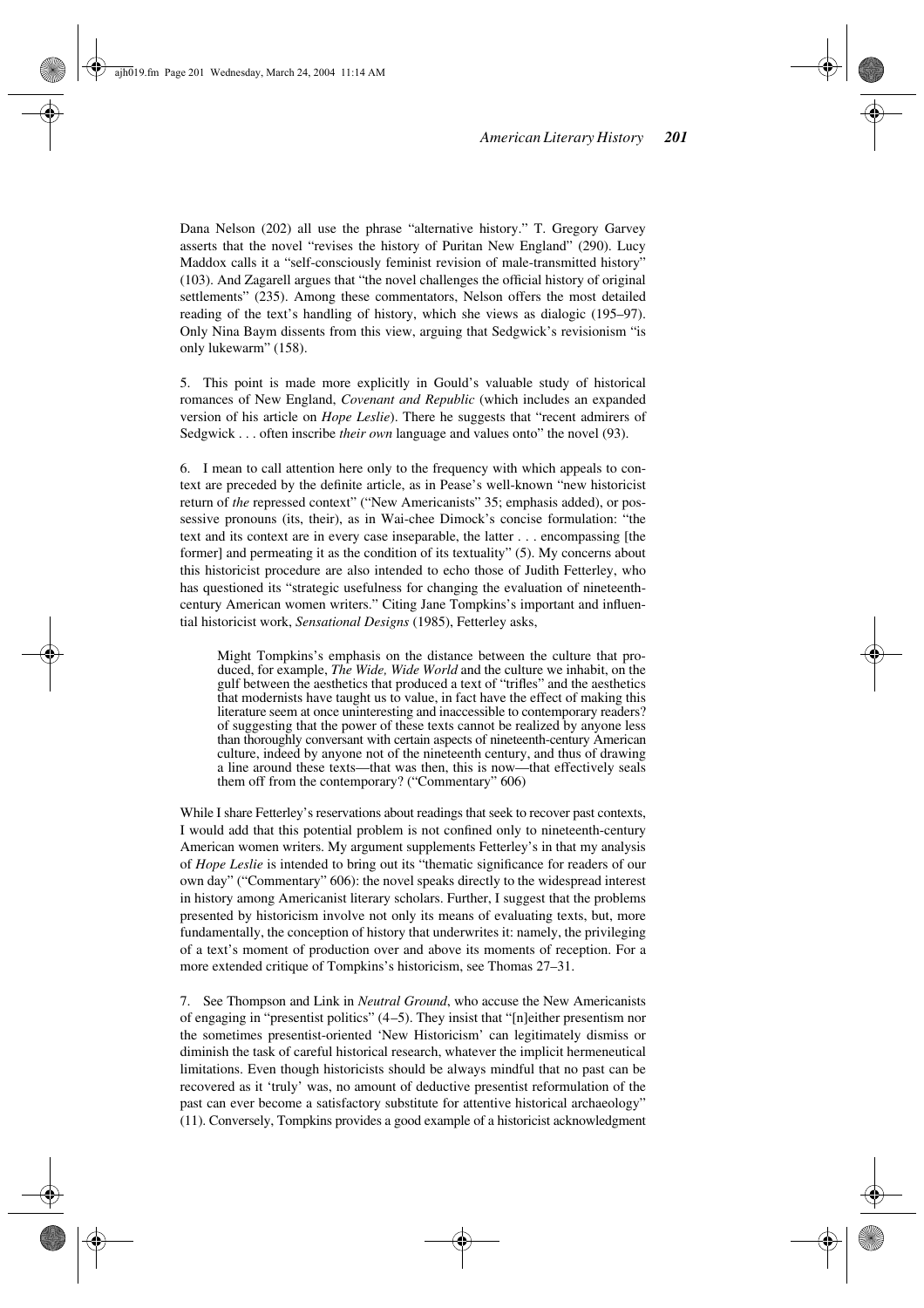of the presentism dilemma: "Any reconstruction of 'context' is as much determined by the attitudes and values of the interpreter as is the explication of literary works; my reading of the historical materials as well as the textual analyses I offer grow directly from the circumstances, interests, and aims that have constituted me as a literary critic. If I have from time to time accused other critics of a 'presentist' bias, the same charge can be levelled against my own assumptions, which are of course no more free than theirs from the constraints of a particular historical situation" (xiii).

8. See Berkhofer: "[H]istorians assume the otherness of past times: the longer ago they are, the more the then and there differ from the here and now" (106).

9. Kammen provides a brief but excellent discussion of the importance of "character" in the nineteenth-century historical imagination; see esp. 248–51. For a discussion of "national character" as a racial discourse in nineteenth-century history writing, see Callcott 166–71. Gould concentrates his reading on the related term "virtue" to show how Sedgwick revises that term's gendered meanings, 62–68.

10. See, e.g., Gould (*Covenant* 9–12, 81–89) and Buell (208–11).

11. On this point, I am in agreement with both Gould and Nelson. However, for Gould this raises the issue of "Sedgwick's intentions." He argues that "the gendered meanings of republicanism during this era . . . make it difficult for one to believe that Sedgwick stood so theoretically detached from Magawisca's account" (*Covenant* 84). Of course, I also agree that Sedgwick's intentions are "open to debate" (84), though my reading of both the theoretical self-consciousness of the preface and the narrator's running metacommentary throughout the novel reveals a much greater detachment (on the part of the narrator, at any rate) from the narrative proper than Gould allows.

12. See Brown's essays "The Difference between History and Romance" (1800) and "Historical Characters Are False Representations of Nature" (1806). These and other essays on history and fiction Brown published are discussed in detail by Kamrath.

13. Gould discusses the historiographic controversy surrounding the Pequot War at length. See esp. *Covenant* 64 –77.

14. Not surprisingly, Magawisca's retelling of the Puritan attack on the Pequots figures prominently in many readings of the novel. See, e.g., Gould, "Recital"; Zagarell 234–35; Kelley, Introduction xxxii; Ross 325–27; and Nelson 195–97. See also Baym (158), who compares Sedgwick's attempt to narrate history from the Native American point of view unfavorably to Irving's essay "Philip of Pokanoket."

15. For a discussion of the formalism of New Historicists, see Thomas 42–44. By contrast, Mary Poovey has recently questioned whether "close reading [still] constitutes an appropriate interpretive tool" (368) for the kinds of historicist and cultural studies readings that characterize much of the work in literary studies. Fetterley, on the other hand, has persuasively argued for the continued value of older methodologies like close reading ("Commentary" and "My Sister!" 492). It should be evident from my reading that I am in agreement with Fetterley.

16. If my turn from author to narrator appears to recall the New Critics, the historicist emphasis on the author (as the embodiment of the text's embedment in history)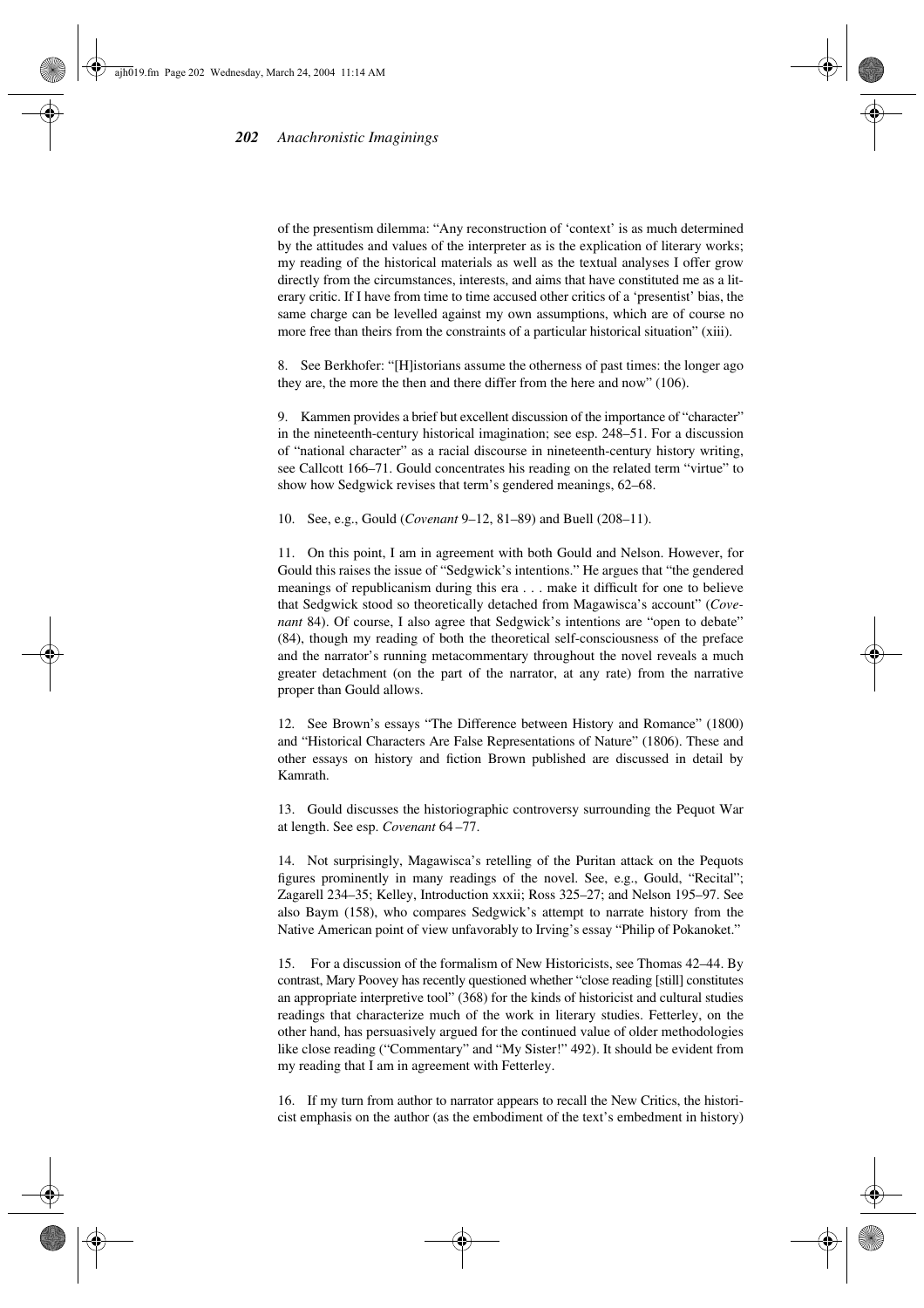itself risks committing a version of what the New Critics called the *intentional fallacy*. That is, while New Historicists do not claim that the author's intention is the best determinant of meaning, they do often claim implicitly that authorship determines context. See also White, who similarly claims that New Historicists commit the "genetic fallacy" ("New Historicism" 294).

17. Margaret Higonnet mentions that Sedgwick's "many metanarrative interventions disrupt" the story (20) but does not pursue this metanarrative in any detail. Kelley also takes note of several instances of direct address to the reader but attributes these to Sedgwick, rather than to the novel's narrator (Introduction). Only Nelson treats the narrator's discourse in an extended way, arguing persuasively that the novel's many "textual apologies" and "narrative asides" form a "subversive political commentary on the patriarchal assumptions of both the Puritans and her contemporary male audience" (193–94).

18. The poor quality of women's education and the submissiveness of women in marriage are the two issues in Sedgwick's published and unpublished writings for which she reserved her most caustic remarks. In her unpublished autobiography she writes, matter of factly, "'Education' in the common sense I had next to none" (qtd. in Kelley, *Power* 72), and later, more bitterly, "What would the children now, who are steeped to the lips in 'ologies,' think of a girl of eight spending a whole summer working a wretched sampler which was not even a tolerable specimen of the species" (74). In her conduct manual *Means and Ends*, written for young girls, Sedgwick wrote even more frankly, and with barely contained venom, about women's education, linking it explicitly to the inequalities of marriage: "Women by their defective educations have been left helpless and dependent on men for support and protection. This has been the most effective cause of those marriages (the curse of woman, and man too,) without affection on the one side and respect on the other. Be sure to be so educated that you can have an independent pursuit . . . then marriage will not be essential to your usefulness, respectability, or happiness" (19). The point here, however, is not to attribute the narrative intrusions to the "author," the historical Catharine Sedgwick; rather, the point is only that, knowing the author, it should come as no surprise that she would imbue her narrator with something approximating her own acerbic wit.

19. Several readers have commented on the novel's pattern of imprisonment. Fetterley, for instance, argues that "Sedgwick manages to keep Hope out of jail, both literally and figuratively" ("My Sister!" 501). Obviously, I disagree.

20. Just before the section on Mrs. Winthrop, the narrator echoes this language in another metacommentary, this time taking on male literary authority. As she begins to describe the governor's mansion she adopts her typically self-deprecatory tone: "The mighty master of fiction," she notes, referring to Sir Walter Scott, "has but to wave the wand of his office, to present the past to his readers, with all the vividness of the present" (149). Juxtaposed with her description of the Winthrops' marriage, this passage, too, should be read as ironic. That is, the narrator's "obedience" to a "master" is meant to echo the description of Mrs. Winthrop's relation to her husband, just as "following" Scott "at an immeasurable distance" resonates with the governor "leading" his wife like a horse. Scott, the "mighty master," is constructed as Governor Winthrop's surrogate, while the narrator, "in obedience," is reduced to the status of the governor's wife. Intriguingly, this play perhaps suggests that although, like most nineteenth-century Americans, Sedgwick admired Scott and read his work with interest, she was also keenly aware, even at this early stage in the development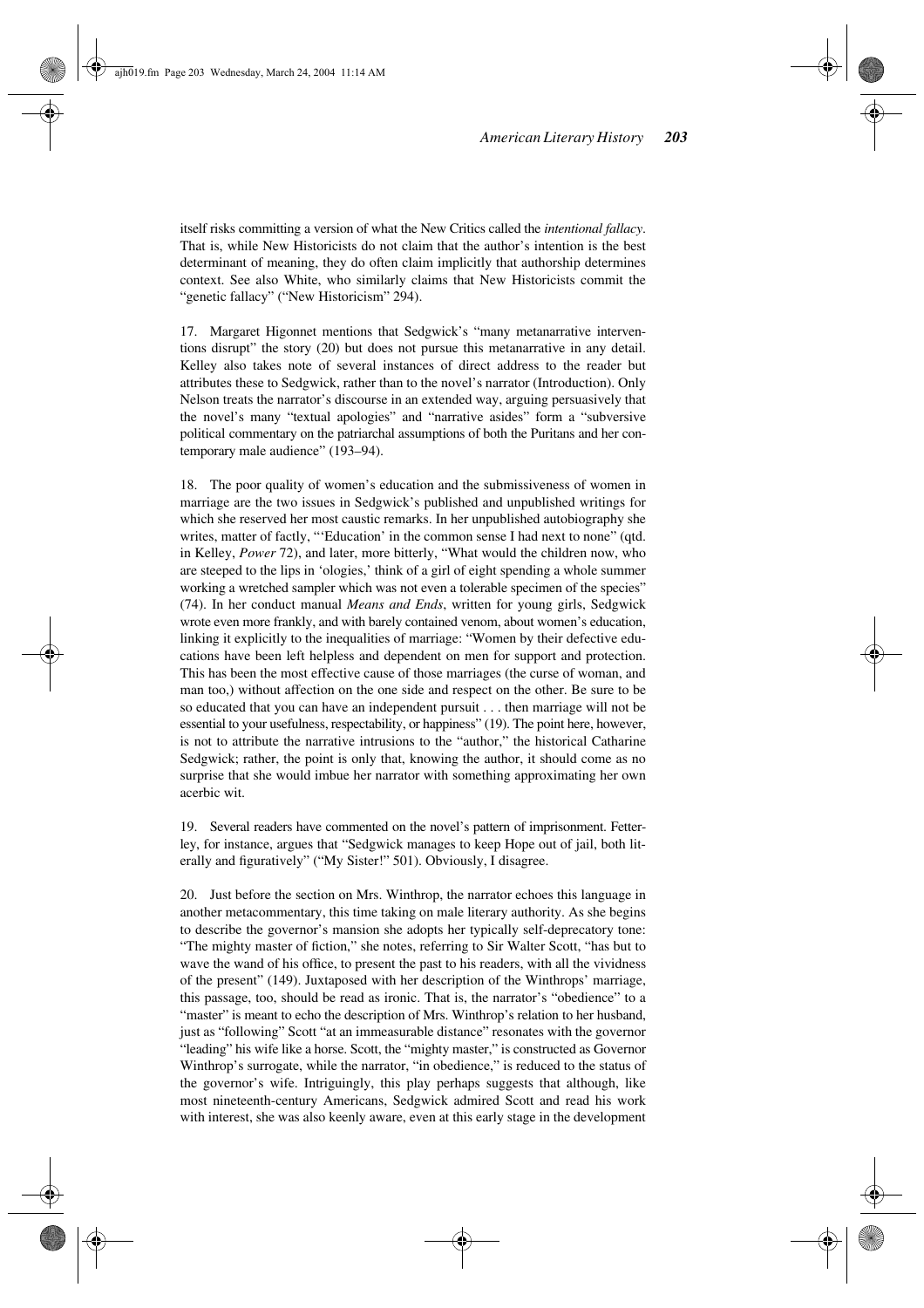of American literature, of the gender politics of literary production. Nelson ventures that these asides, ostensibly deferent, "might" be "less sincere than calculatingly rhetorical" (194). I would state this more strongly: more than just a mollifying rhetorical stance toward male authority, they are subversive of it.

21. For a more extended discussion of how the novel "degnes liberty from a woman's perspective," see Zagarell 238–39.

22. A wholly intended implication of my argument here is that the "linkages" that historicists make between text and context are, like Benedict Anderson's communities, "imagined." This, I think, tarnishes some of the empirical gloss with which historicists often tacitly coat their claims. But I would also add that viewing historicist claims as imagined rather than *real* or *empirical* does not at all invalidate them. The brilliance of Anderson's book lies, in part, in showing the power of such imaginings, in showing that nations are not real *in spite of* being imagined but *because* they are imagined.

23. Zagarell, e.g., asserts that the novel "refuses to see history as a matter of progression or regression," a statement with which I wholeheartedly agree. I don't agree, however, when she further asserts that "it pays little attention to the movement of history at all" (236). To the contrary, the narrator's commentary, I am arguing, is deeply concerned with historical movement, historical time: it proffers anachronism as an alternative to the progress-regress binary.

24. My description of the narrator's news here is meant to echo Anderson's argument in *Imagined Communities* about the function of the newspaper. Anderson writes that the emergence of print culture, and the newspaper in particular, served as a "source of imagined linkage" (33) for the nation, a ritual of "simultaneous consumption ('imagining')" (35). The paradox of the newspaper is that it takes place privately, "in the lair of the skull" (35), yet knowing that millions of others participate in the same ritual at the same time makes of it a communal activity. What for Anderson makes the newspaper such a powerful figure for imagining a community is that it is an "extreme form" of the novel (34). Both constitute a "complex gloss upon the word 'meanwhile'" (25). That is, when reading a novel the reader is privy to the actions of characters who may never meet, but whose acts are nevertheless "performed at the same clocked, calendrical time" (26). For instance, while we watch the movements of our protagonist Hope, we also know, though we don't see it, that somewhere at the same time, her sister Faith goes about her own business. The newspaper replicates this process on a much larger scale. In any paper on any given day will be grouped together, arbitrarily, events and incidents from all over the world that bear no other relation to one another save "calendrical coincidence" (33). So if an event that occurs in, say, Mali (to use Anderson's own example) is reported one day followed by a long period of time in which Mali does not appear in the news, "readers do not for a moment imagine that Mali has disappeared or that famine has wiped out all its citizens. The novelistic format of the newspaper assures them that somewhere out there the 'character' Mali moves along quietly, awaiting its next reappearance in the plot" (33). For a useful discussion of Anderson and novelistic time, see Culler.

25. Gould notes that both Everell and the reader are "seduced" ("Recital" 653) by Magawisca's narrative. Thus, "the power of historical narrative, the text suggests, lies inevitably along an axis of imaginative feeling between author and reader" (654). But again, as I have shown, such moments of emotional seduction are precisely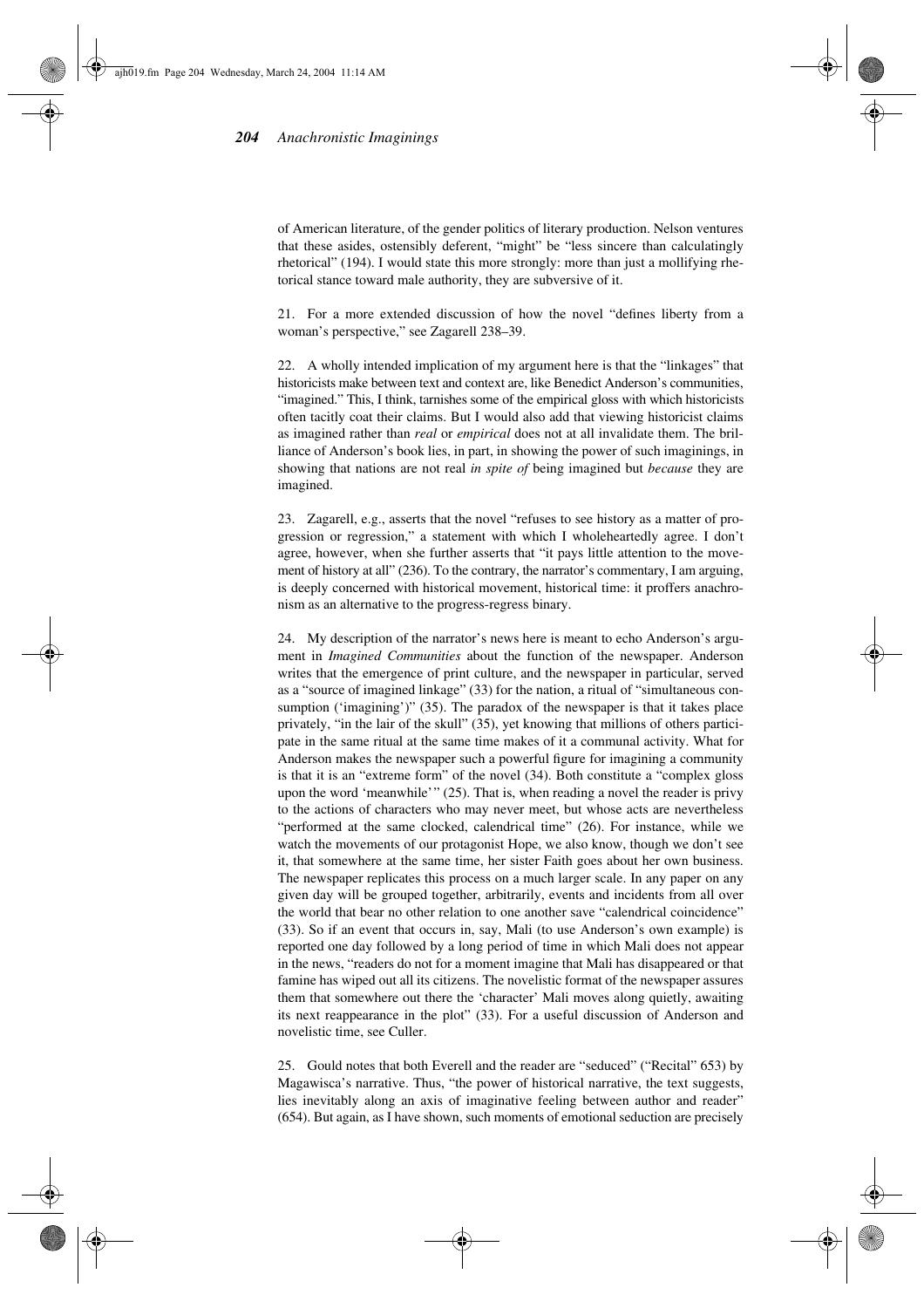the ones the narrator often interrupts; the narrator draws readers' attention, in other words, to their own experience of having been seduced.

26. Karcher helpfully notes that "from the first to the last chapters," the narrator "shares narrative authority with her characters" (xxxii–iii), through both direct (narrative) discourse and its incorporation of the epistolary form.

### **Works Cited**

Anderson, Benedict. *Imagined Communities: Rehections on the Origin and Spread of Nationalism*. New York: Verso, 1991.

Ankersmit, Frank R. "Experience, Transcendentalism and the Limits of Interpretation." *History and the Limits of Interpretation: A Symposium*. Proc. of a Conference on Historical Rep. 1996. Rice U. 16 Mar. 1996 <http:// www.cohesion.rice.edu/humanities/esc/ conferences.cfm>.

Arch, Stephen Carl. "Romancing the Puritans: American Historical Fiction in the 1820s." *ESQ: A Journal of the American Renaissance* 39 (1993): 107–32.

Baym, Nina. *American Women Writers and the Work of History, 1790–1860*. New Brunswick: Rutgers UP, 1995.

Bell, Michael D. "History and Romance Convention in Catharine Sedgwick's *Hope Leslie*." *American Quarterly* 22 (1970): 213–21.

Bercovitch, Sacvan. Introduction. *The Cambridge History of American Literature*. New York: Cambridge UP, 1994.

Berkhofer, Robert F. *Beyond the Great Story: History as Text and Discourse*. Cambridge: Belknap P of Harvard UP, 1995.

Brown, Charles Brockden. "The Difference between History and Romance." *Monthly Magazine and American Review* II Apr. 1800: 251–53.

———. "Historical Characters Are False Representations of Nature." *Literary Magazine and American Register* Feb. 1806: 113–17.

Buell, Lawrence. *New England Literary Culture from Revolution through Renaissance*. Cambridge: Cambridge UP, 1986.

Callcott, George. *History in the United States, 1800–1860*. Baltimore: Johns Hopkins UP, 1970.

Culler, Jonathan. "Anderson and the Novel." *Diacritics* 29.4 (1999): 20–39.

Dimock, Wai-chee. *Empire for Liberty: Melville and the Poetics of Individualism*. Princeton: Princeton UP, 1989.

Douglas, Ann. *The Feminization of American Culture*. New York: Knopf, 1977.

Emerson, Ralph Waldo. "History." *Selected Essays*. New York: Penguin, 1982.

Fetterley, Judith. "Commentary: Nineteenth-Century American Women Writers and the Politics of Recovery." *American Literary History* 6 (1994): 600–11.

———. "'My Sister! My Sister!': The Rhetoric of Catharine Sedgwick's *Hope Leslie*." *American Literature* 70 (1998): 491–516.

Ford, Douglas. "Inscribing the 'Impartial Observer' in Sedgwick's *Hope Leslie*." *Legacy* 14 (1997): 81–92.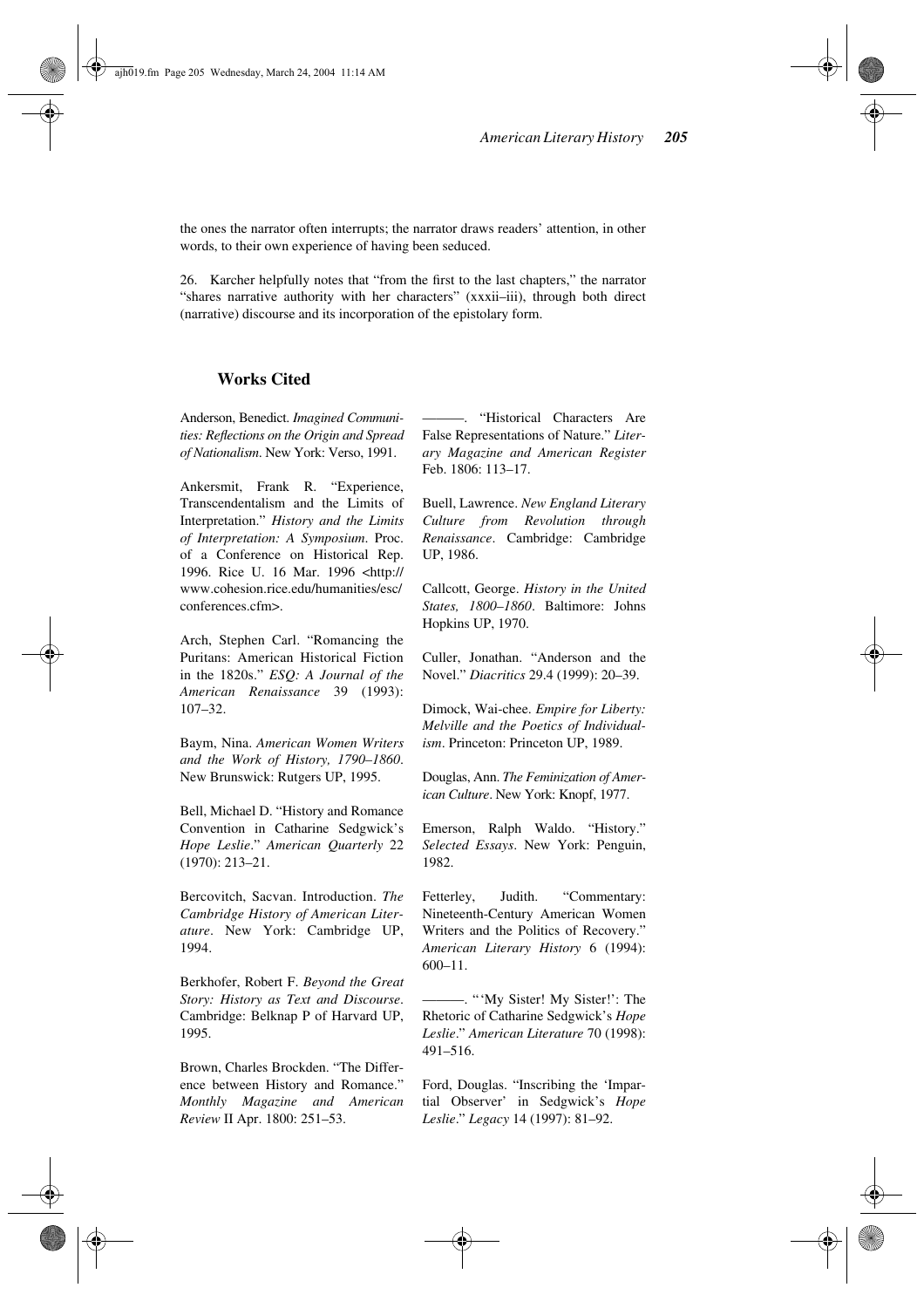Garvey, T. Gregory. "Risking Reprisal: Catharine Sedgwick's *Hope Leslie* and the Legitimation of Public Action by Women." *American Transcendental Quarterly* 8 (1994): 287–98.

Gossett, Suzanne and Barbara Ann Bardes. "Women and Political Power in the Republic: Two Early American Novels." *Legacy* 2 (1985): 13–30.

Gould, Philip. "Catharine Sedgwick's 'Recital' of the Pequot War." *American Literature* 66 (1994): 641–62.

———. *Covenant and Republic*. New York: Cambridge UP, 1996.

Hawthorne, Nathaniel. "The Custom-House." *The Scarlet Letter*. New York: Norton, 1988.

Higonnet, Margaret R. "Comparative Reading: Catharine M. Sedgwick's *Hope Leslie*." *Legacy* 15 (1998): 17–22.

Irving, Washington. "Rip Van Winkle." *History, Tales, and Sketches*. New York: Library of America, 1983.

Kammen, Michael. *A Season of Youth: The American Revolution and the Historical Imagination*. New York: Knopf, 1978.

Kamrath, Mark L. "Charles Brockden Brown and the 'Art of the Historian': An Essay Concerning (Post)Modern Historical Understanding." *Journal of the Early Republic* 21 (2001): 231–60.

Karafilis, Maria. "Catharine Maria Sedgwick's *Hope Leslie*: The Crisis between Ethical Political Action and US Literary Nationalism in the New Republic." *American Transcendental Quarterly* 12 (1998): 327–44.

Karcher, Carolyn L. Introduction. *Hope Leslie, or Early Times in the Massachusetts*. 1827. New York: Penguin, 1998.

Kelley, Mary, ed. Introduction. *Hope Leslie, or Early Times in the Massachusetts*. New Brunswick: Rutgers UP, 1987.

———. *The Power of Her Sympathy: The Autobiography and Journal of Catharine Maria Sedgwick*. Boston: Massachusetts Historical Society, 1993.

Levin, David. "American Historicisms Old and New." *American Literary History* 6 (1994): 527–38.

Maddox, Lucy. *Removals: Nineteenth-Century American Literature and the Politics of Indian Aiairs*. New York: Oxford UP, 1991.

Nelson, Dana. "Sympathy as Strategy in Sedgwick's *Hope Leslie*." *The Culture of Sentiment: Race, Gender, and Sentimentality in Nineteenth-Century America*. Ed. Shirley Samuels. New York: Oxford UP, 1992. 191–202.

Pease, Donald. "New Americanists: Revisionist Interventions into the Americanist Canon." *Revisionary Interventions into the Americanist Canon*. Ed. Donald Pease. Durham: Duke UP, 1994. 1–35.

——*—. Visionary Compacts: American Renaissance Writings in Cultural Context*. Madison: U of Wisconsin P, 1987.

Poovey, Mary. "Beyond the Current Impasse in Literary Studies." *American Literary History* 11 (1999): 354–77.

Ross, Cheri Louise. "(Re)Writing the Frontier Romance: Catharine Maria Sedgwick's *Hope Leslie*." *CLA Journal* 39 (1996): 320–40.

Sedgwick, Catharine Maria. *Hope Leslie, or Early Times in the Massachusetts*. New York: Penguin Books, 1998.

———. *Means and Ends; or Self-Training*. Boston: Marsh, Capen, Lyon and Webb, 1840.